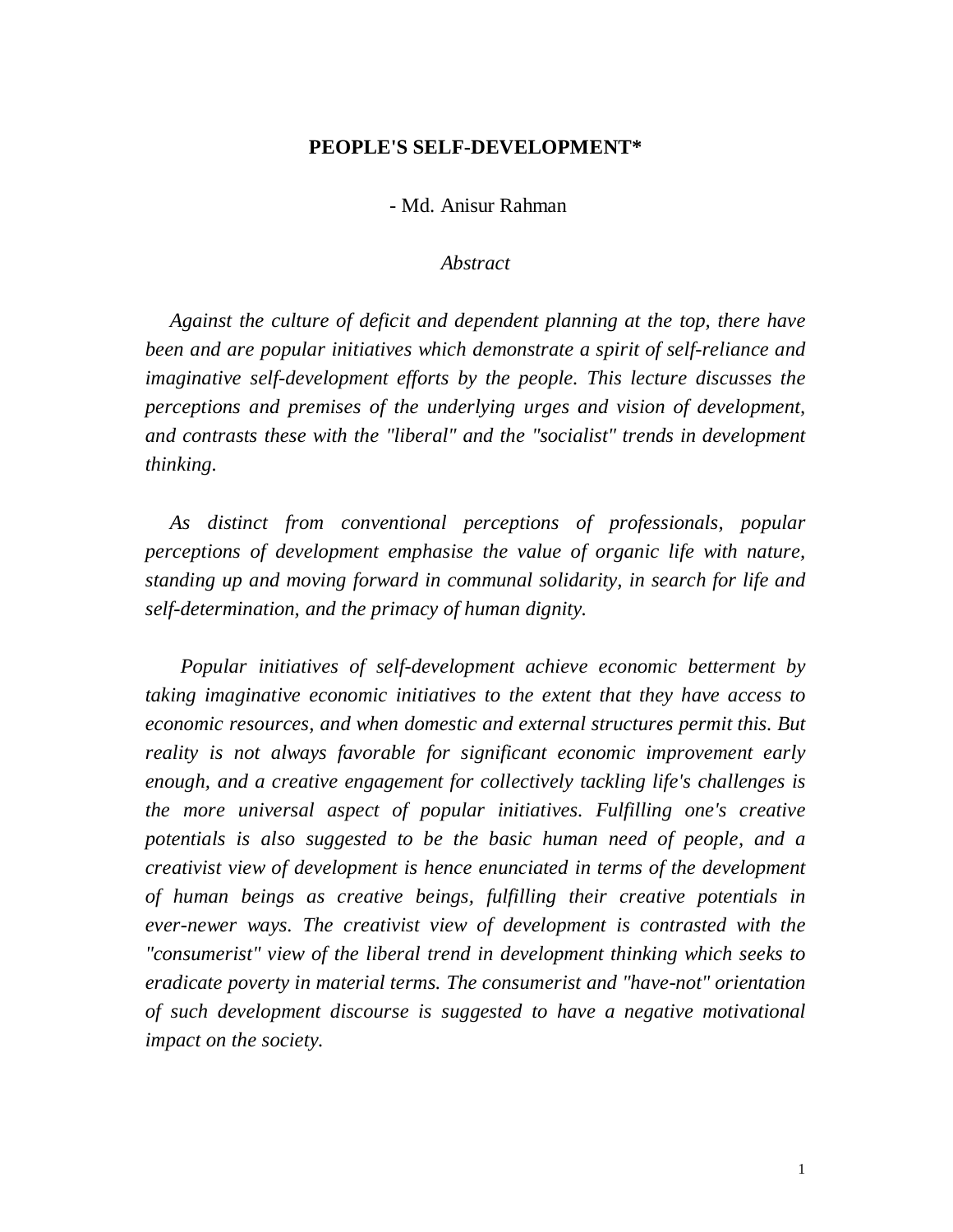*The creativist view of development is traced to Karl Marx as far as scientific development discourse is concerned. But the Marxist view of the working class creating its own history got distorted in East European "socialism" which followed the Leninist theory of a vanguard Party of intellectuals to lead the socialist revolution. Mao Ze dong encouraged people's creative initiatives, to "break paths unexplored and scale heights yet unclimbed", rather than talking of poverty as the problem to be solved, and this positive and challenging invocation resulted in a spectacularly sustained process of self-reliant development of China with hard work and shared austerity, in the course of which material poverty of the people was also reduced significantly. But the question of a Party unaccountable to the people remained, and remains, unresolved.* 

*People's self-development as a practical expression of the creativist view of development rejects dogmatism about collectivism as the ultimate emancipation of labour, and leaves the question to the organic evolution of people's collective search for life. It also rejects the notion of macro structural change as a prerequisite of people's self-development, which can start immediately as a process of collective enquiry and action for solving problems with self-determined priorities. It is also suggested that a political leadership which is not involved in promoting people's self-development before a macro-structural change will not have the competence for doing so after such a change.* 

*People's self-development implies changing the relations of knowledge, to restore popular knowledge to a status of equality with professional knowledge and advancing "organic knowledge" as a part of the very evolution of life and*  not distanced from it. This offers a new role for intellectuals, in initiating *"animation" work with the people to promote their collective self-enquiry and action.* 

### **1. Introduction**

During the time I worked with Bangladesh Planning Commission (1972-74) 1 learnt two great lessons. One was the utter inadequacy of our professional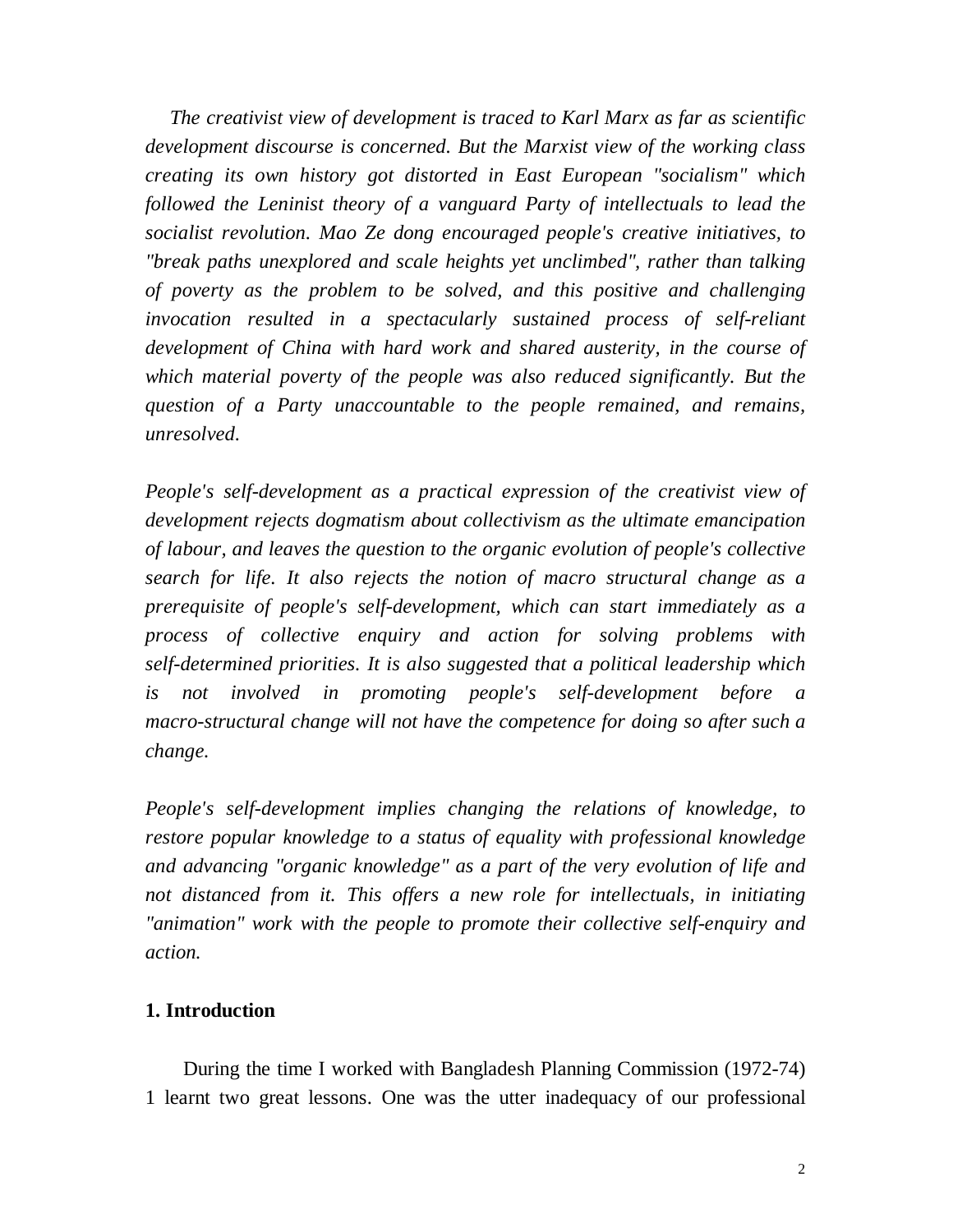training as economists to suggest a viable path for the country's development. The other was that the best promise for development lay with the initiatives of the ordinary people.

Our failure as planners may perhaps be summed up as follows. The reasoning and calculations which we had learnt inevitably ended up with a huge resource deficit which could only be met, if at all, by massive foreign assistance. This implied some surrender, at least, of our autonomy as a sovereign nation; the country's economic structure also gets locked into a large import-dependence; this along with the debt burden would perpetuate the overall continued dependence on foreign assistance; the country's indigenous knowledge, skills and culture would be humiliated in the hands of the alien knowledge and culture embodied in foreign expertise and resources coming in on such a scale; and a beggar mentality rather than a spirit of dignified hard work would dominate the psychology of the society. As economists we were trained mainly in this kind of deficit and dependent "development" planning. We had not learnt how to plan the mobilisation of the human energy of the people, to develop with what we have, not with what we do not have.

While going through the agonising process of applying the above logic and calculations in our task as "development" planners, I was also fortunate to have had the opportunity to interact with a number of popular movements in the country in which the people's energy was being mobilised for development activities. I discussed some of these in my Farewell Address to the Planning Commission and elsewhere (Rahman 1974a, b). Let me mention here two popular initiatives which had a profound educative effect on me.

One was the Rangpur Self-reliance Movement (Rahman 1974b, 1977). When in 1973 1 first visited the *Kunjipukur* village where this movement started, the villagers proudly showed me the development initiatives they had launched in various fields - e.g. agriculture, health, literacy, cottage industry. And they said:

*"We want persons like you to visit us, to give us your advice, your blessings, and the dust of your feet. But we do not want money from anybody".*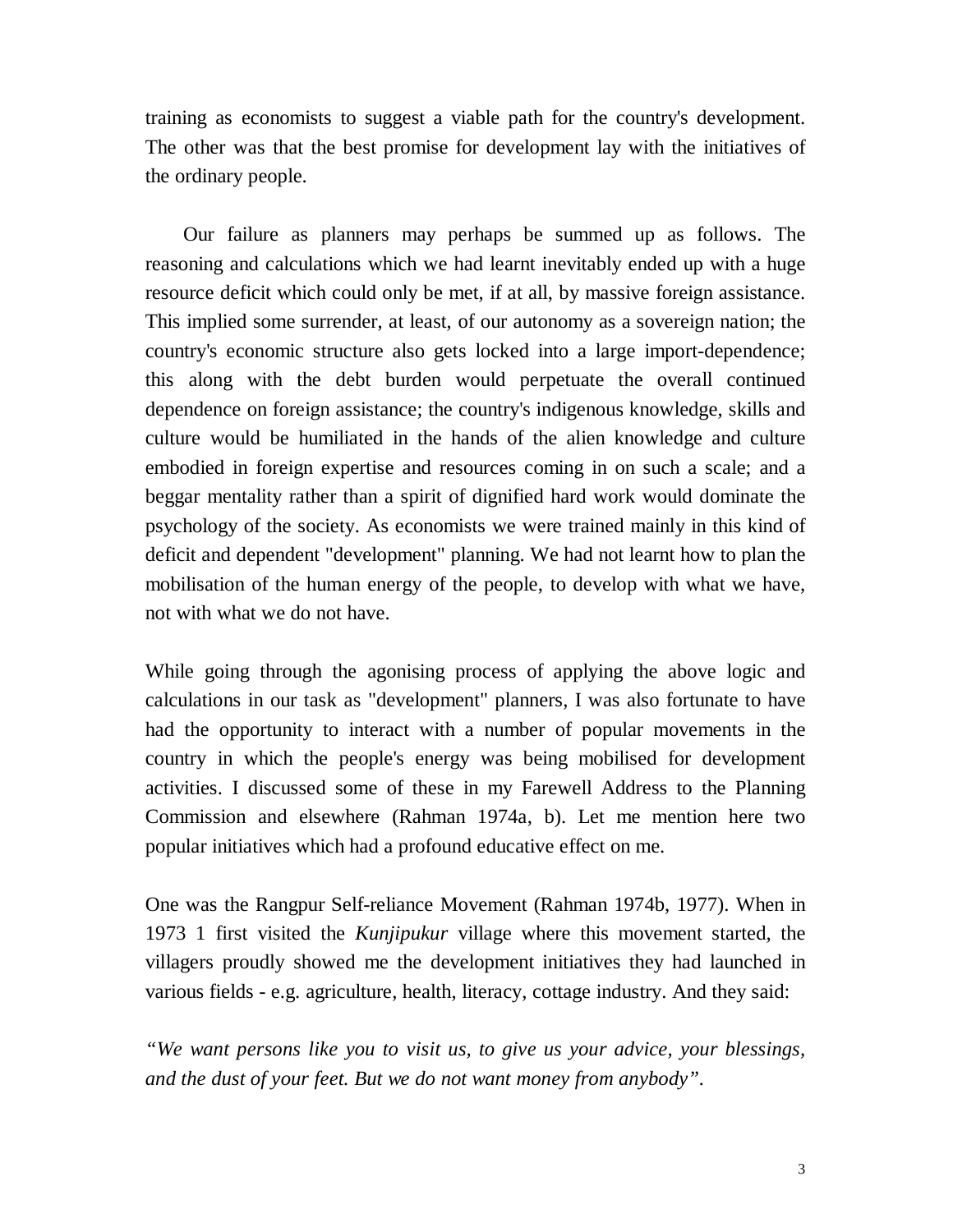I was intrigued, and asked how they had reached this extraordinary consciousness. They replied:

*"We have discussed this question. We have realised that ours is a country of villages, and if villages want money from the government, either the government has to take from us and give us back, or beg for us from other countries. We do not want our beloved leader Bangobondhu to beg for us. So we decided not to ask anything from anybody"*.

The other experience was a literacy movement in a few villages in Dinajpur (Rahman 1997). Here, the village youth mobilised the villagers for wiping out illiteracy from their villages, and did so in two to three months of innovative campaign. As a Member of the Planning Commission I had Education as one of my charges, and I had been supervising the calculations of my able colleagues as to how many new school buildings, teachers, literacy manuals, etc. were needed to promote literacy by a respectable percentage per annum. The input-output table was not very encouraging. The village youth, not yet trained in our kind of planning, found out how to solve this problem, and solved it without bothering us.

Unfortunately these two movements did not last long for reasons which I shall not discuss here. But initiatives like these are being taken in many countries in recent years, either "spontaneously" or by being "animated" and assisted by friendly quarters. People's self-development is emerging as a new urge and vision of elements of concerned intelligentsia, social activists and people's own ranks. In this lecture I propose to discuss the perceptions and premises of this urge and vision, and contrast these with two major trends in development thinking - one to be called the "liberal" trend, and the other the "socialist" trend - which have dominated the scene until now.

The discussion uses experiences not only in Asia but also in the other regions. Needless to say, Asian development has always been influenced by development thinking and practice elsewhere, and the people's self-development movement is also linking and developing solidarity across continents.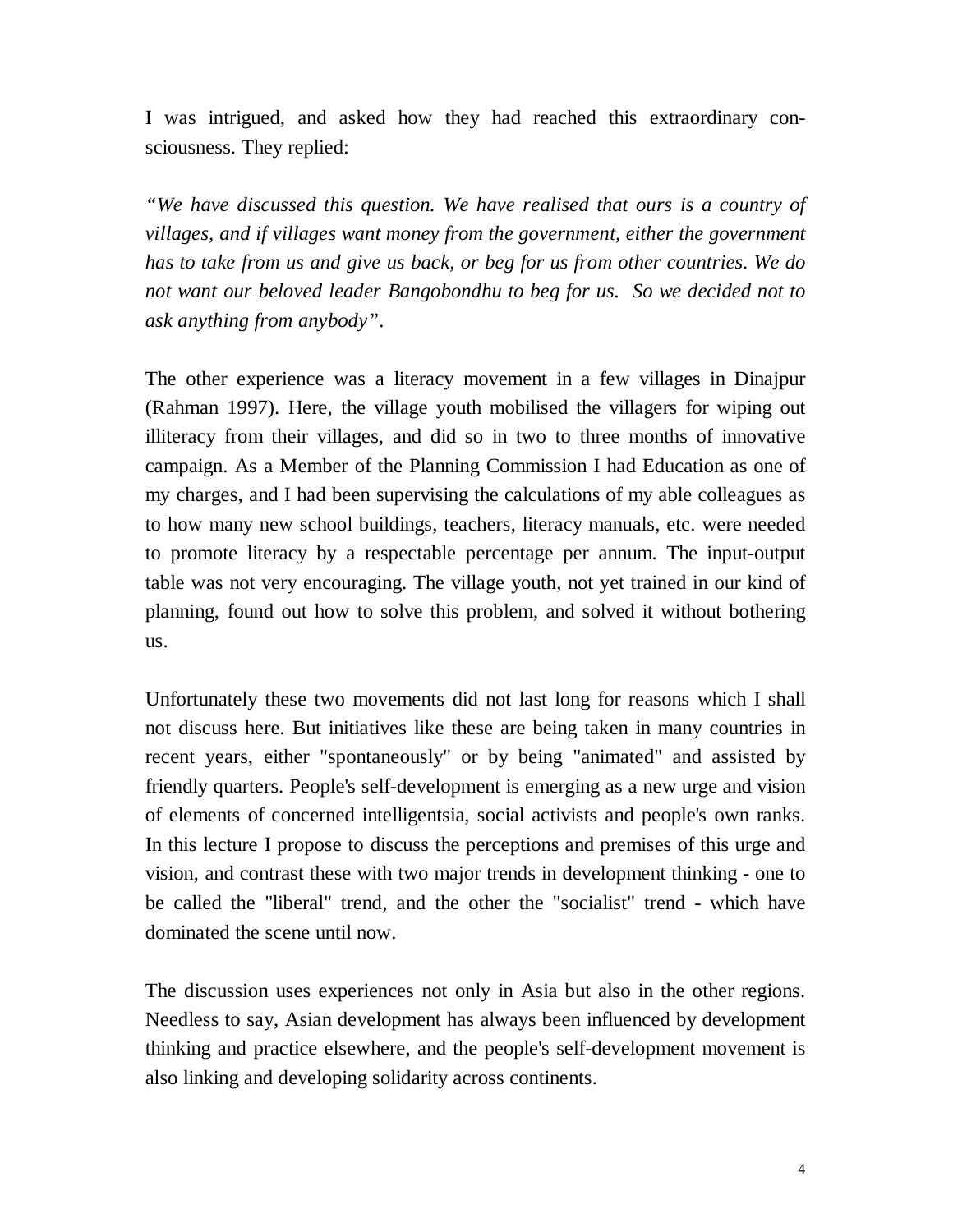## **2. Popular Perceptions and Initiatives**

## Deepest popular urges

Some years back the programme which I am coordinating in the  $ILO<sup>1</sup>$  facilitated the coming together of a number of forest-based people's movements in India, to visit each other and reflect together in a series of workshops over a period of one year, to articulate a common position on the question of "forest, ecology and the oppressed". The result was a revealing statement (Das Gupta 1983) in which, among other things, there was a poignant commentary on the notion and actions of "elites" on development. In essence, the commentary was the following :

We lived with the forest as one organic whole - there was no separation between us and the trees, physically, culturally, emotionally, in a daily living and growing together<sup>2</sup>. Then you came, with your notion of "development", and separated us. To you the forest was a "resource", and you could not even develop this resource as the forest is disappearing. We on the other hand did not count to you, and started becoming slum dwellers. We reject your notion of development and we want our life with the forest back. But we do not know how to achieve this. Your notion of development and your attempt to develop whatever it was, have destroyed even our hopes.

Where such elite efforts to promote "development" have not yet matured so that hope still exists, and the people have mobilised themselves for self-development, one finds glimpses of the people's perceptions and urges which embody what could be interpreted as their own vision of development.

1

<sup>&</sup>lt;sup>1</sup> "Participatory Organisations of the Rural Poor" (PORP).

 $2^2$  cf. "my pain is entwined with the grass of the pathway which she treaded, and trembles with its breath" ("Ami Srabono akashey oi", a song of Rabindranath Tagore). By ignoring the organic relation with nature that we had, our "development" efforts have not only brought about the ecological crisis which we are lamenting today, but we are also destroying a vital part of ourselves.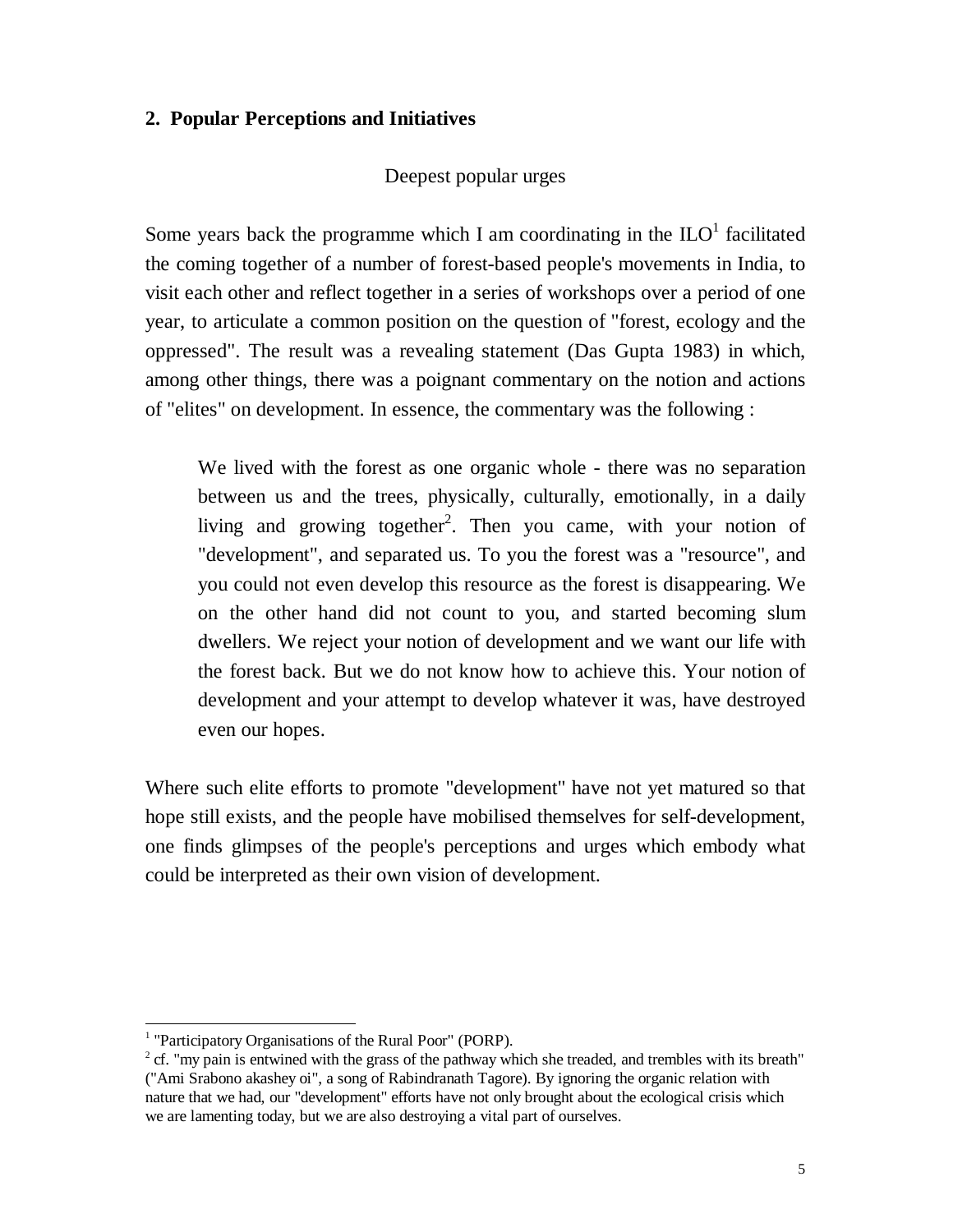A study of a popular movement of self-development in the Matabeleland region in Zimbabwe - the Organisation of Rural Associations for Progress (ORAP) presents the following insightful observation (Chavunduka 1985, p 1):

Significantly, the translation of the concept of development into *Sindebelle* (local language of Matabeleland) is "taking control over what you need to work with". The names of most of the ORAP groups also reflect these concerns. A few chosen at random are: *Siwasivuka* (we fall and stand up), *Siyaphambili* (we go forward), *Dingimpilo* (search for life), *Sivamerzela* (we're doing it ourselves), *Vusanani* (support each other and get up), ...

In apparently simple-minded words these popular articulations of people's collective self-identity reflect deep conceptualisations of popular aspirations. We have seldom been even interested in a genuine dialogue with the people to understand what their deepest aspirations are, and in seeking their contribution to a social articulation of the notion of development in which the people themselves must be considered as the most important actors.

What do the people do, when they get mobilised for self-initiated action? This depends, of course, on the situation in which the people find themselves.

### The primacy of human dignity

The Bhoomi Sena movement of *adivasis* in Maharastra, India which we studied in 1976-77 (Rahman *et al*, 1979) gave primacy to liberation from bonded labour - a question of human dignity, achieving which was the first step in their self-development. The adivises then fought for land rights and implementation of the minimum wage law. With an intense self-reliant spirit the movement since then has focussed on cultural and political assertion of the *adivasis*, and assertion in particular of their autonomy of action in all spheres - i.e. their selfdetermination. The movement is avoiding getting into any kind of dependence on outsiders for their "development", even if this means a slower pace of economic development. To these *adivasis* development is, indeed, the very moving forward authentically, in the search for their own life.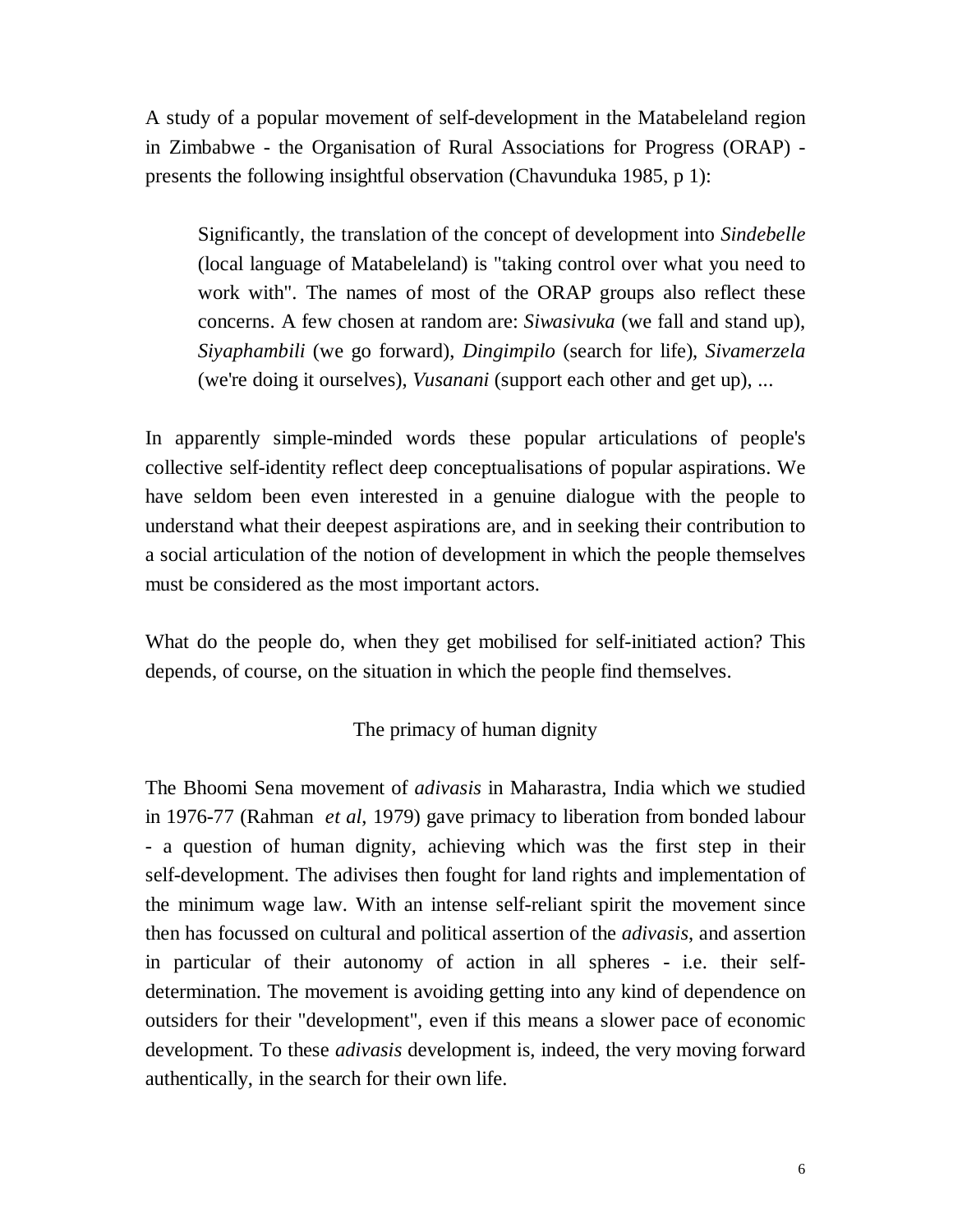In a different setting, human dignity has featured as a primary urge in some grass-roots mobilisation in Bangladesh also. Organisations of landless men and women created by the intervention of Nijera Kori, a rural development agency which does not offer any financial assistance to the people and promote their self-organisation, have not progressed much economically. But these landless groups consider their organisation to be a solid step forward in their lives. Among other results, as some of these landless groups told me when I visited them in 1984: "*The jotdar ("kulak"), the officials and the police can no longer humiliate us - they have to treat us with respect, because we are now organised."* (Rahman, Personal diary)

For some organised women's groups in the landless categories with utterly meagre economic resources, the perception is even more telling :

We know that there is no easy and quick solution to our problem of food and clothing. But we as women did not even have the right to speak. In our organisation we can now meet and speak, and share and discuss our problems. We feel that we are now human beings. We look forward to our weekly meetings where we stand up and speak - we can thereby release ourselves as we have never been able to do before, and we now have the courage to speak the truth. (Rahman, Personal diary).

### Economic self-development

Experiencing humanhood thus is a great leap forward, the first necessary step in anybody's development. But other mobilised people's groups have had better access to economic resources, some with small productive assets of their own, some acquiring rights to economic assets such as land or fishing water by collective struggle after getting mobilised, and some amongst them being also able to mobilise external resources like bank credit or donor finance. With these, they have taken initiatives to promote their socio-economic livelihood as well. I give two examples as illustrations only, one from Sri Lanka and one from Zimbabwe

Sri Lanka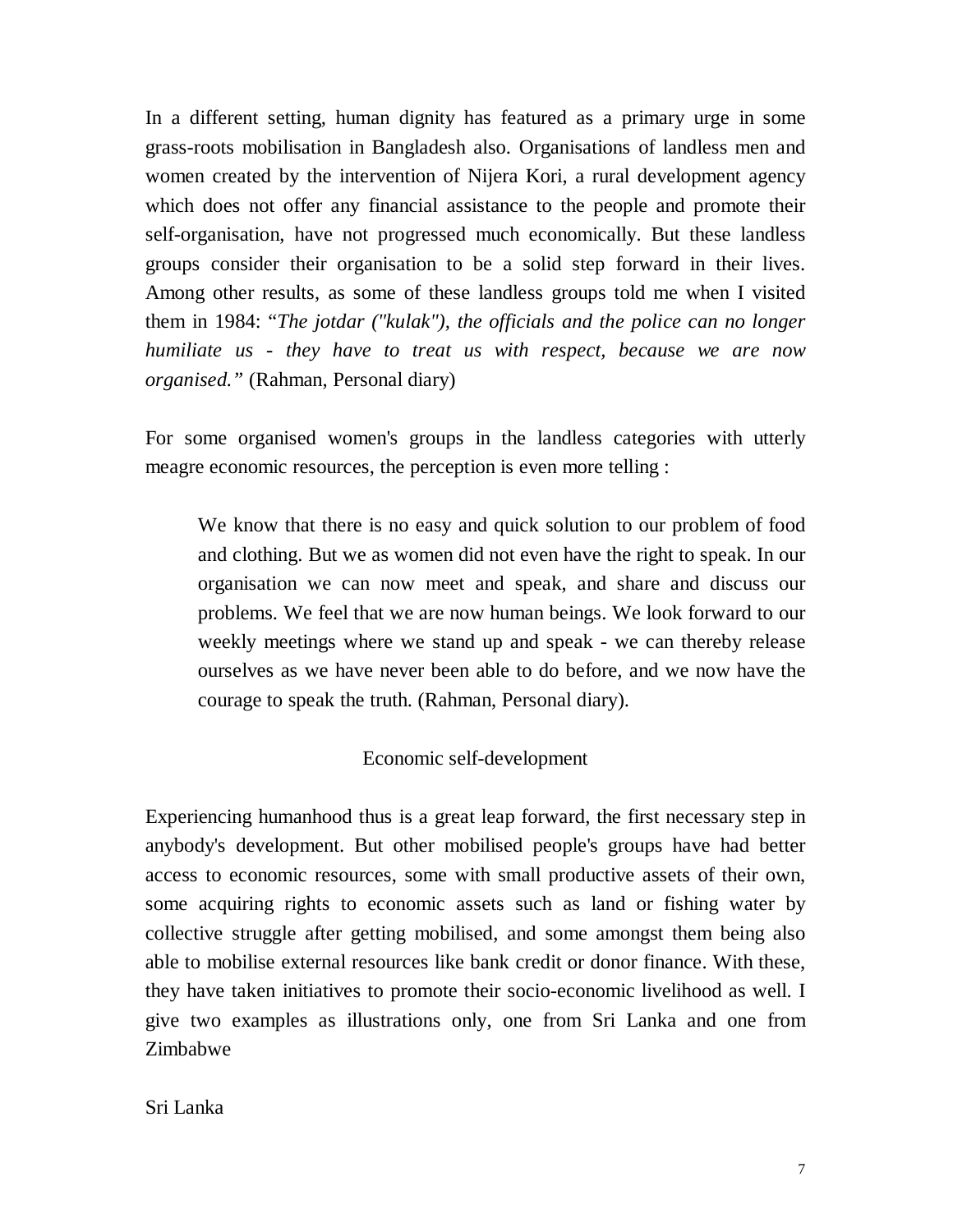"Animation" work<sup>3</sup> was initiated in a project in 1978 by a team of development workers in a number of villages in Sri Lanka, to stimulate the "poorer" sections of villagers to get together, undertake social enquiries about their stagnant economic condition, and to take collective action to improve their situation. In this animation work no financial resources were offered to the people. A group of coir yarn producers, after a period of collective enquiry about their economic situation, looked for some way to build a saving fund to break their dependence on the village traders who appropriated the bulk of their surplus product. There was no possibility of generating much surplus by saving out of their meagre incomes. But they hit a novel idea of saving in kind. The source of saving was found in the raw material for yam supplied by the traders to whom the producers were obliged to sell the processed product. The trader applied a certain ratio to calculate the quantity of yarn that a producer must surrender to him against the raw material supplied, i. e. Y quantity of yarn for X quantity of raw material. Often, however, the producer was able to produce a slight excess (say Z) over and above the required amount, i.e. a production of  $Y+Z$  with X raw material. But they were not obliged to do this. The group decided now to produce and save this excess and, moreover, to make this saving in the best quality yarn.

After about a month the group collected the savings thus made by the members. The total savings far exceeded the expectations - almost all members had saved much more than they had originally expected. There was a sense of achievement; a confidence in the potential of collective action. The group sold this excess product in the open market bypassing the village trader, got 30 per cent higher price than the village trader was giving them, and the essential breakthrough for their forward economic journey was made. The message soon spread to other

<sup>&</sup>lt;sup>3</sup> "Animation" is a term being used by grass-roots activists to denote the promotion of self-esteem, self-awareness and self-researched knowledge in the people, and to stimulate them in taking collective initiatives of their own for their self-development (Tilakaratna 1987). This includes "conscientisation" as Paulo Freire conceived it, viz. a process "in which men, not as recipients, but as knowing subjects, achieve a deepening awareness both of the sociological reality which shapes their lives and of their capacity to transform that reality" (Freire 1972, p 51n). A crucial challenge of animation work is to promote genuine self-reliance of the people and avoid promoting their dependence on animator. This challenge has been discussed in depth in a recent workshop of trainers of animators (Rahman, 1989b). The term "animation" as it is being used in contemporary grass-roots work has no relation with the concept of "animation rurale" once in vogue in Francophone Africa. See also concluding section.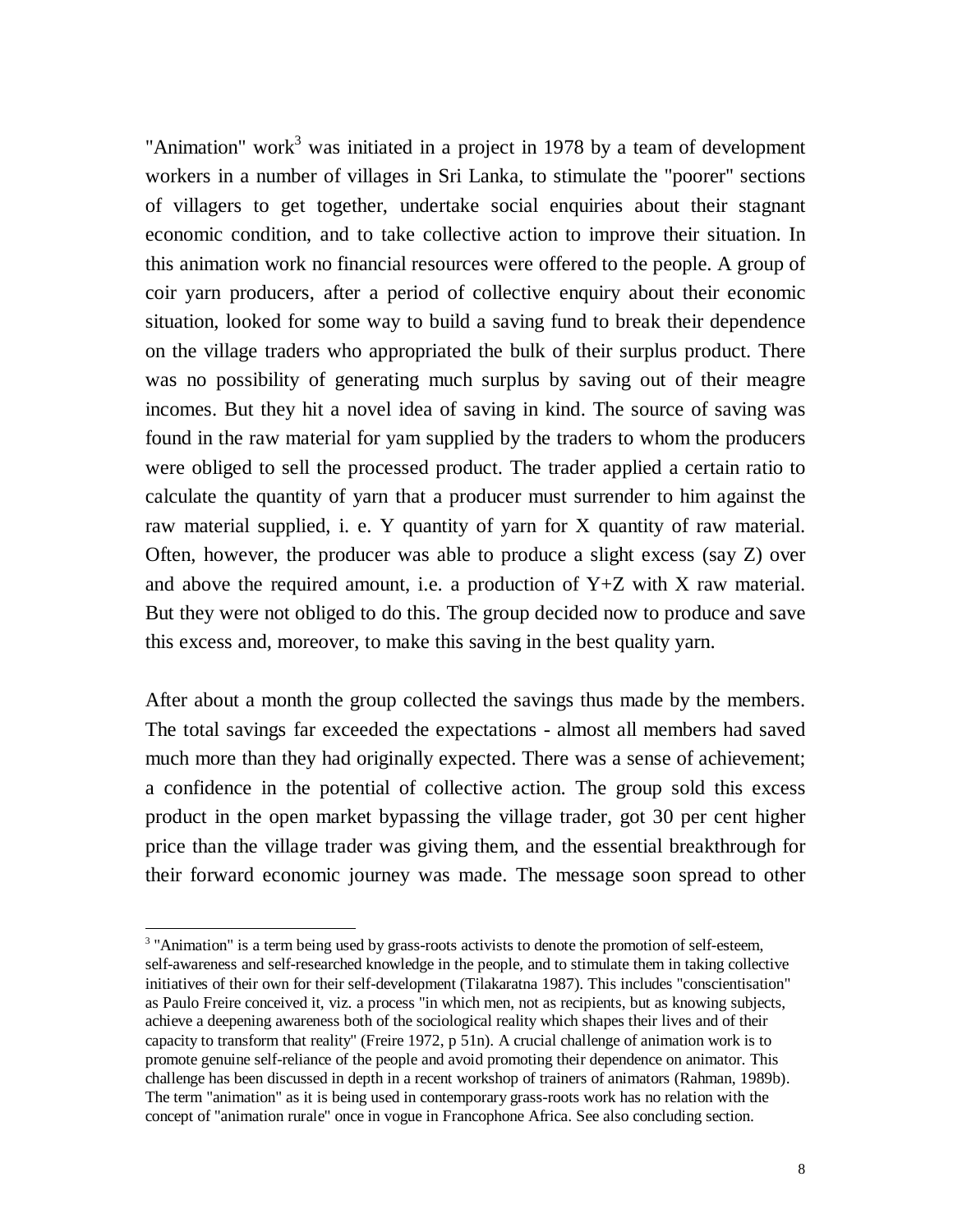producers who got stimulated to form their own groups for collective efforts of similar and other natures.

All groups viewed the creation of a collective fund as the first step. As the funds grew in size, the groups started initiating some self-reliant actions. They often started with small actions which they felt confident about, e.g. purchase of some capital equipment for the use of group members thereby saving the hiring charges they paid earlier; giving out small loans from the collective fund to the members to meet urgent needs such as illnesses thereby reducing or eliminating the need to borrow from money-lenders at exorbitant interest rates; bulk purchases of some consumer goods (e.g, rice, kerosene, coconuts, soap etc.) and agro-inputs (such as fertiliser and chemicals) and distribution among the members at prices lower than those charged by the village traders which also freed them from trading malpractices such as under-weighting and adulteration of quality; and mutual exchange of labour in cultivation work which also fostered their group spirit.

Gradually they moved on to launch a further series of self-reliant actions of a wide variety. These included actions on the consumption front, expanding their activities to procure and distribute a whole range of basic consumer goods; actions on the production front, cutting down their cultivation costs through a series of collective efforts, using spare labour time to cultivate common plots of land as a means of increasing their collective fund, diversifying crop patterns to reduce narrow specialisation and to introduce a greater measure of stability into their incomes, reversing technologies to reduce dependence such as replacing the tractor by animal power and chemicals by organic fertiliser; action on the marketing front, devising collective marketing schemes, exploring and discovering new market outlets, forming wider marketing organisations of their own by joint actions of several village groups to obtain control of public markets hitherto dominated by a few traders, storing a part of the crop to take advantage of better prices; increasing the value of the produce by processing; initiating thrift and credit schemes of their own, and also establishing links with public banks and obtaining bank credit by demonstrating their sense of purpose and credit worthiness. The stimulation also spread to wage labourers who formed groups of their own, to initiate cooperative consumer, thrift and credit activities; collective struggle and action for access to land and other productive assets; joining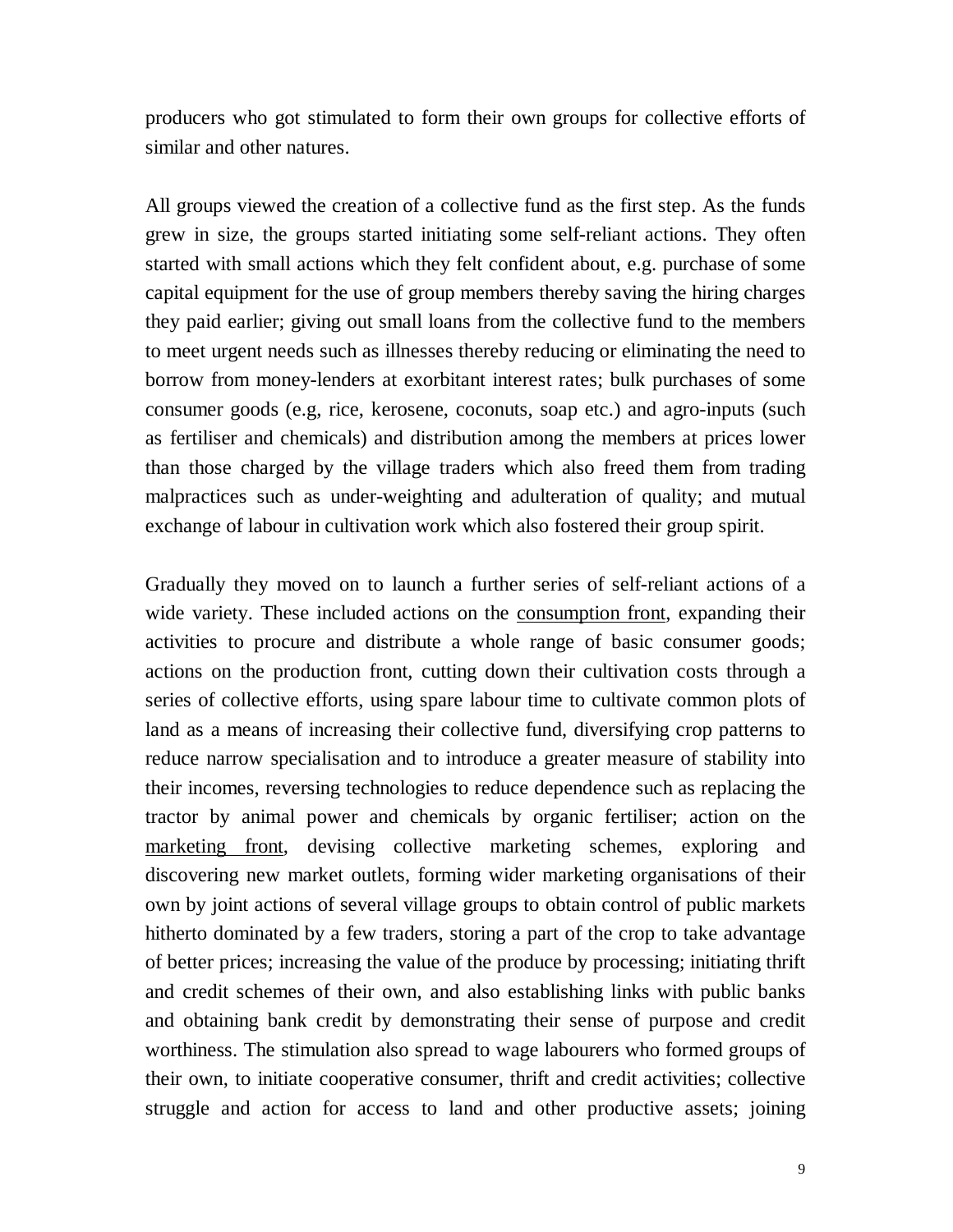producer groups by switching over from the sale of labour power to farming on a part-time or full-time basis; collective farming when they succeeded in gaining access to some land, and so on.

The initiative has by now spread to fourteen locations (village clusters, 10-40 villages in a cluster) in different parts of the country. People's organisations which have federated into higher level units are taking up broader developmental functions such as in areas like housing, health and sanitation. Experiment is being initiated now to prepare total development plans involving resource surveys and mobilisation of the people's own resources for comprehensive development effort, and negotiation with the authorities and private development agencies, asserting that local development should fit into the people's development plans rather than the other way around. (Tilakaratna 1984, 1985).

### Zimbabwe

Animation work was initiated in Matabeleland province in Zimbabwe in 1981 by a team of social activists, which resulted in the formation of people's groups in the villages. These groups spent a lot of time discussing their situations, problems, needs and what they wanted to do. Village groups federated into "associations". The "Organisation of Rural Associations for Progress" (ORAP) mentioned earlier, became the apex body of the network with the majority of its members including the chairperson coming from the ranks of the ordinary villagers, and a team of professionals in its staff to assist them. Today ORAP is one of the most vibrant cases of people's mobilisation for their self-development in South-East Africa. As of September 1989 it has groups in more than 600 villages, with the membership of a group varying from about 50 to 100; between 40-50 "umbrellas", and fourteen "associations".

A wide variety of group activities have been launched - e.g. carpentry, net wire making, sewing, building, basketry, wood carving, livestock grazing, school uniform making, vegetable gardening, poultry keeping, sisal and cement sheet making, knitting, mat-making, ox-yoke making, baking, grinding mills, food storage, water and sanitation, etc. Most of the activities have been initiated at the group level, with some at the inter-group level. The people continuously review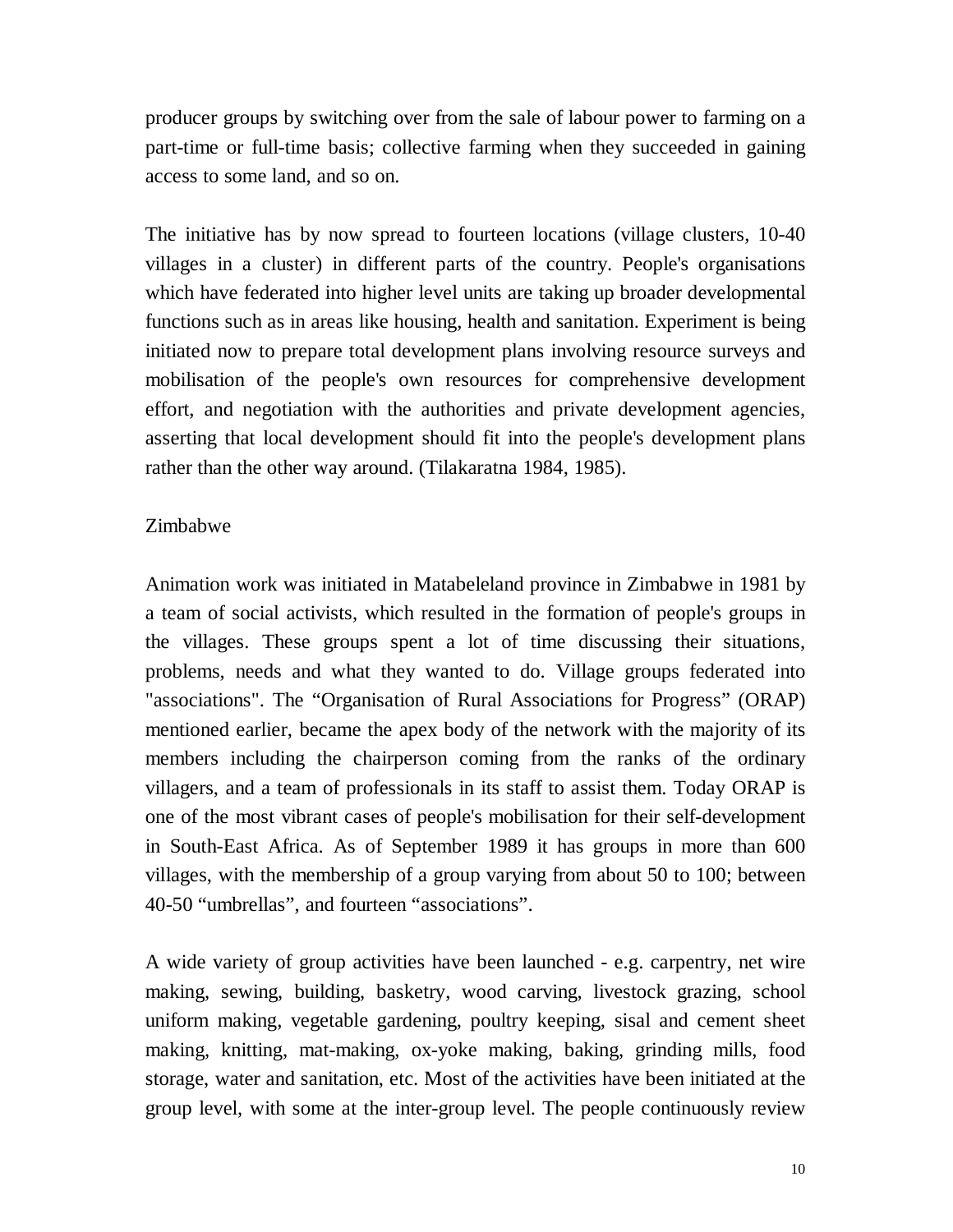their experiences critically. Two review sessions in 1989 came to the conclusion that the village groups were too big for effective participation by the member families in the group deliberations, choice of group activities and in their implementation, and were being dominated in many cases by a few individuals with a more "project-management" orientation. It was accordingly decided to create a smaller unit called the "family unit", meaning a collective of a smaller number of families (men, women and children all together) - 5 to 12 families or so. The family units first take up collective activities from which the benefits to the member families are direct and immediate: members of a family unit are mobilising their labour to construct for each member household some of the basic amenities prioritised by them - e.g. well for drinking water, sanitary latrine and improved bath, improved kitchen, etc.

An imaginative development is taking place at the Association level - the creation of "development centres". A development centre is a centre where ORAP communities come together to deliberate, plan and consolidate their development efforts. A development centre is located in a physical space where the people construct an assembly hall for mass deliberations; a market place to sell their products, also serving as a place for interaction, exchange and discussion among the people on their on-going development; and "workshops" in various technical areas - e.g. bakery, building, blacksmithing, tinsmithing, mother and child care, etc., to experiment with and develop "appropriate technology", combining the indigenous skills of the people with "modern" knowledge to serve the community's real needs, in the process upgrading the people's indigenous skills.

ORAP itself ran a drought relief programme during the last drought, transporting grains from surplus to deficit areas buying from the former and selling at cost price to the latter. With the experience of the drought, ORAP is now giving high priority to developing a comprehensive food and water programme with a 4-point strategy : recourse to traditional seeds and fertilisers which have a lower risk factor than the modern ones; emphasis on quantity and variety of the foods produced; improved food storage and food banks in the villages; and improved water storage and local irrigation schemes. (Rahman 1989a)

#### **3. Development Philosophy**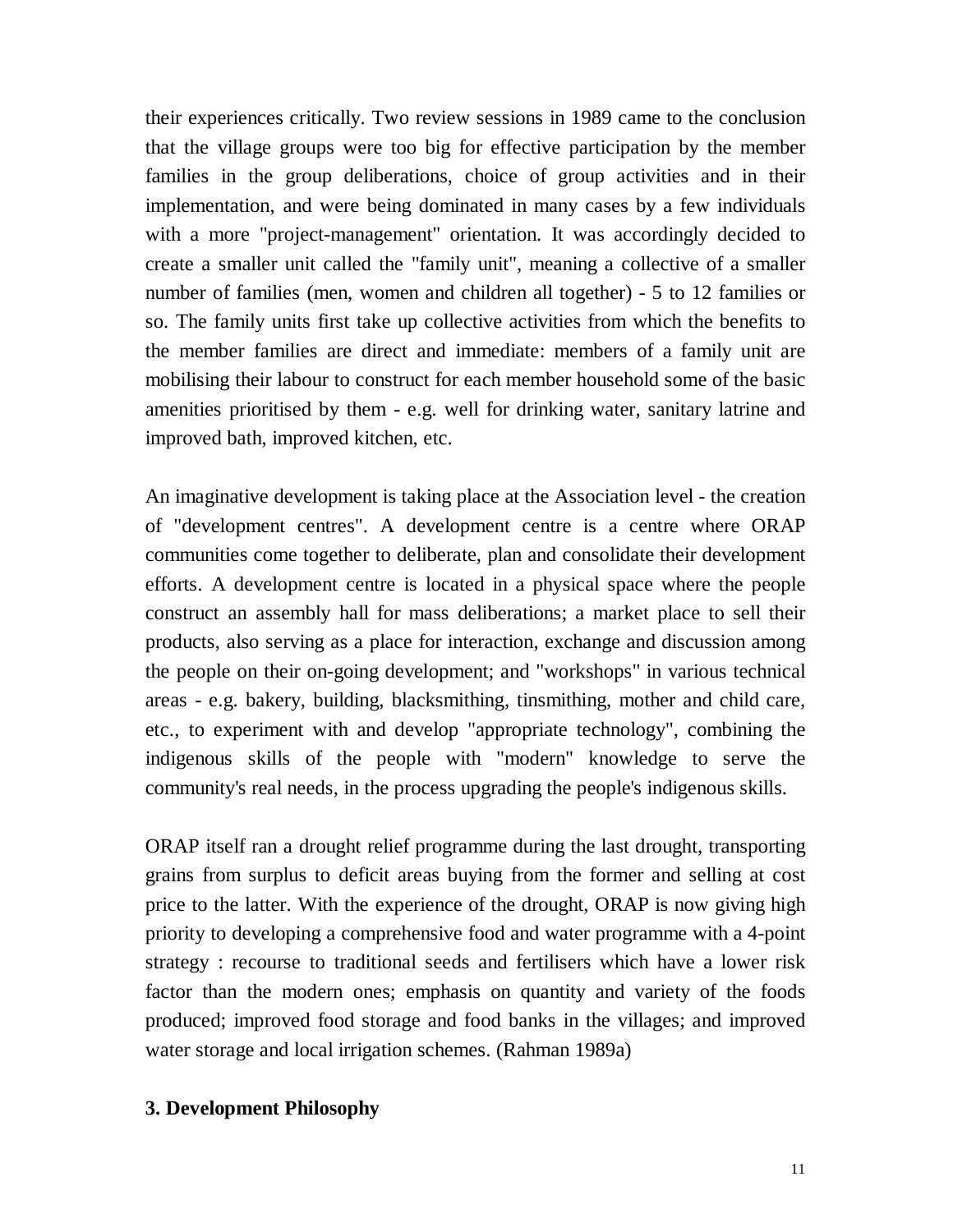The above, and numerous other cases that are known, indicate that the mobilisation of the people's collective energy generates imaginative solutions to the economic problem alone - production, distribution, marketing, skills training, promoting social welfare and social security and, along with all these, the problem of employment - which are not conceived in or available to professionally designed and managed economic development projects and programmes. However, my point is not to highlight in particular the economic dimensions of people's self-development. Some of the popular efforts which have found ways of significant economic betterment within relatively short periods may be the more fortunate ones, and many countries may not have such possibilities to reduce economic poverty significantly in the short-to-medium run, as discussed below.

The problem of mass poverty

As a Member of the Bangladesh Planning Commission I had made some calculations on the kind of improvement we could most optimistically expect to have in the incomes of the masses of the country's population over a medium- to-long term. I quote below from a submission I had made in March 1972 to the then Prime Minister:

Bangladesh remains one of the world's poorest countries, and will take a long time to meet the aspirations of its people for a decent economic life. Under normal conditions, the income per head in Bangladesh would have been in the order of Rs. 400 a year in 1972, or about Rs. 33 a month. The devastation of the economy by the war has brought it down, perhaps somewhere between Rs. 20 and 25 a month. If income per head grows at the rate of 5 per cent per year from now on, it will take close 20 years for it to reach Rs. 50 per month; for this, total income will have to grow at the rate of 8 per cent or so in view of a high rate of population growth, and such high growth rate in income would be an achievement by any standard ... But even Rs. 50 a month would hardly be a tolerable level of income in absolute terms; in relative terms this would be even less so as international consumption standards would be rising all the time, and hence aspirations all over the world,... As long as some people's income remain above the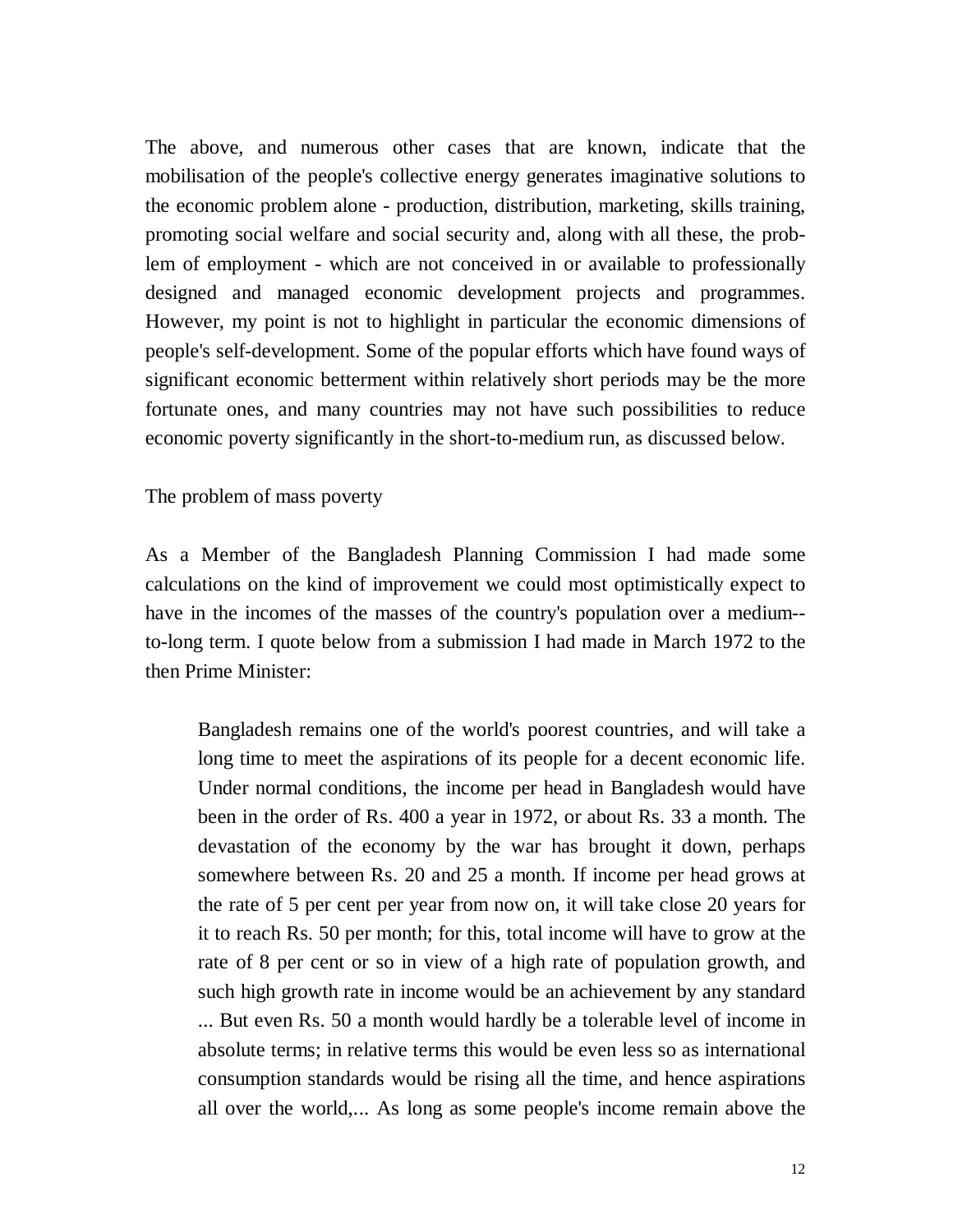average, rightly or wrongly, it will take longer for the average income of the masses to reach the figure of Rs. 50 a month or whatever else may be postulated, than for the national average to reach the same .... In short, the possibility of meeting the aspirations of the people in the short run does not exist, and this is not the problem the government is facing today in any meaningful sense. The problem instead is how to carry the suffering people of Bangladesh through a long and extremely hard journey to the realization of their aspirations within the framework of a stable social order ...... (Rahman, 1972).

With such perspective, I had joined many other elements in the society, in particular from the ranks of freedom fighters including the students, in advocating "shared austerity" to prevent the society from falling apart from a scramble for personal appropriations of undue shares of the tiny national "cake", and to stimulate the society in a mobilisation for social reconstruction with positive values (Rahman 1973). We failed in this regard, and this is where, in my assessment, we failed fundamentally.

The basic problem that we faced was not special to Bangladesh. For many countries in a state of mass economic "poverty" and "unemployment" there may not be an early enough "cure", in terms of technological and/or social management possibilities with available resources, except for a specially small country which can be "lifted" quickly by external assistance coupled with its own resources. And for any given country it should be difficult to predict or promise a significant reduction of mass poverty in the near future in view of many factors which are not within the control of the society no matter how mobilised its people are, including internal and external resistances that should be expected to the very effort to promote people's mobilisation and self-determined development. In this respect, the women's groups in Bangladesh referred to earlier may have shown a better perception of the problem than those development professionals who theorise about reduction of mass poverty, and political forces who promise so generously. We have seen three "decades of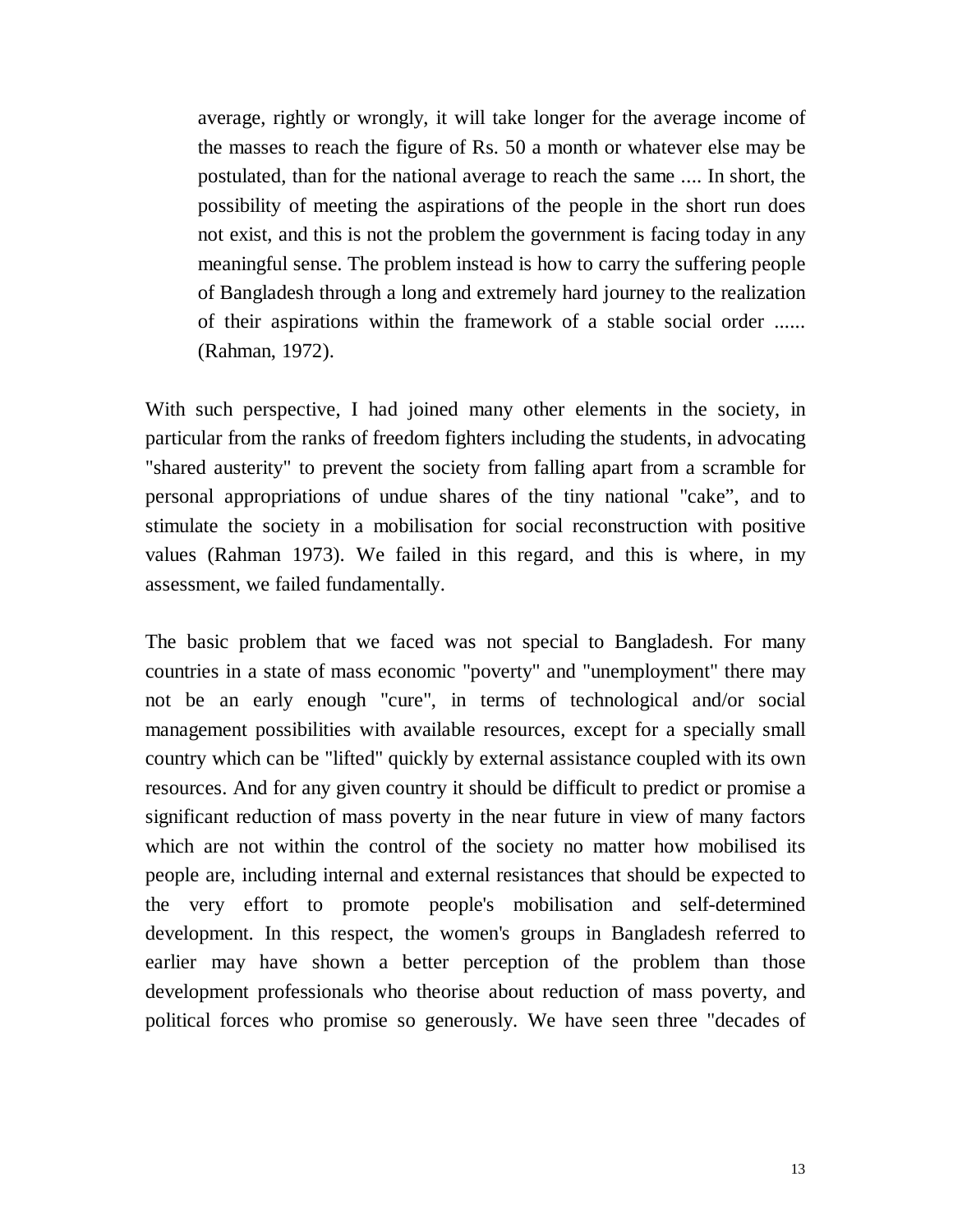development" and for most of such countries the problem of mass "poverty and unemployment" has aggravated, or in any case appears to be intractable<sup>4</sup>.

In this sense, viewing the "development" problem as many quarters do in terms of eradication of (economic) "poverty", providing to the population ("entitlements" to) the "basic needs", etc., is liable to raise aspirations more than can be fulfilled for any given generation. And this raises an operational question of social motivation to work constructively for the realisation of such a goal. As suggested above, the first step toward a possible solution of the problem requires a constructive cooperation of those - the present generation" - who may hardly be a significant material beneficiary of the solution. But the operational development problem concerns this very generation, which has to be motivated to participate in a social endeavour toward what may be at best a gradual eradication of poverty from which this generation itself may benefit very little. The theoretical economist's answer to this question - and I have myself been a party in this intellectual game playing - is to conceive an "inter-temporal social utility function" of "infinite time horizon", and ask the present generation(s) to feel happy because its sacrifices would maximise this utility function. But we have not considered how precisely the mother will explain this utility function to her hungry and shivering child who is, furthermore, attracted by the toys of the elite's son. Failing this, the mother may have to steal, or try other devious ways of acquiring some privileges for her child at the expense of others. There go the social values, and the society gets into a race for private aggrandisement by depriving others, in which only a minority can win at the expense of the majority<sup>5</sup>. And as we see today in so many countries, the very concept of the nation state in the "liberal" political philosophy as a guardian of society and trustee for its development (and for the future generations) gives way to attempts

<sup>4</sup> Much was expected of Vietnam, after this small "poor" nation humbled the world's mightiest war machine in an epic military struggle. One-and-a-half decade from then the Chairman of the State Planning Commission reported to the National Assembly of December 23-29, 1987, that the socio-economic situation was -continuously worsening"; unemployment was a growing problem and a cause of "greater social instability"; the living conditions of the working people and the armed forces were ,very difficult" and even -serious" in some areas; and "social negativism" had developed. (Keesing's Record of World Events, May 1988).

<sup>&</sup>lt;sup>5</sup> Such individualistic motivation has in some countries generated a dynamic entrepreneurial class which has taken a society "forward"; but this has not necessarily been a solution to the poverty problem.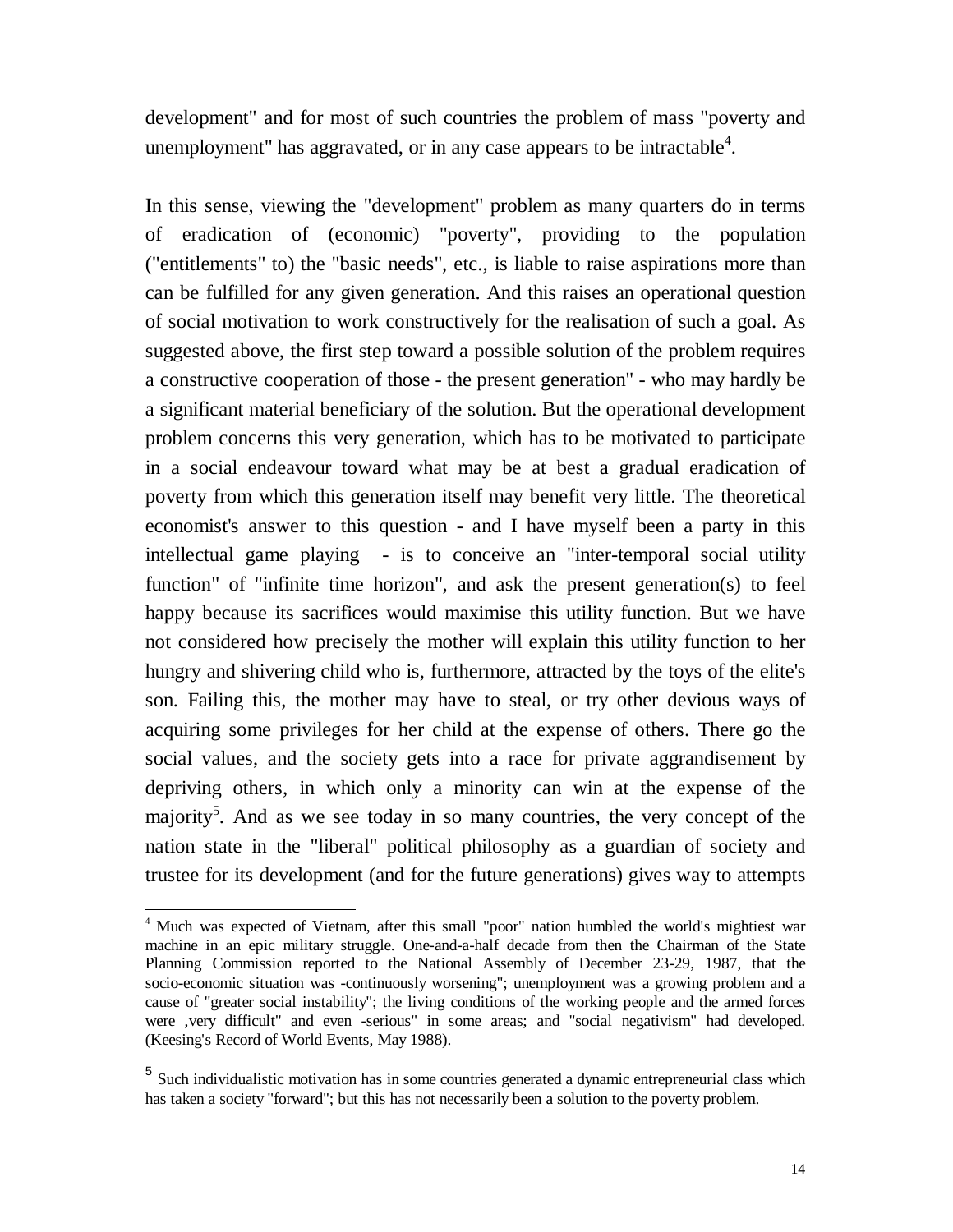by elements of the society to grab state power to transform the state also into a "private enterprise" for maximising personal aggrandisements as fast as possible, by depriving the masses of the present generation as well as by mortgaging the future of the society.

I suggest that a focus on economic needs and economic "poverty", a culture of development discourse that becomes preoccupied with what the people do not have, gets trapped in the negative thinking and dependence orientation that this generates, rather than motivating the society to become constructively engaged in moving forward. With a constructive engagement, the people show imaginative ways of progressively fulfilling their needs and urges. This includes, naturally, their need and urge for economic betterment. However, in view of what has been said above, it is the constructive engagement rather than economic achievements *per se*, which is the more universal aspect of popular initiatives - the fact that the people are mobilised, engaged in tasks set by themselves and going about them together, pooling resources and energy whereby they can do better than walking alone, drawing strength and sustaining power from a shared life and effort. Sometimes they succeed (in their own terms) and sometimes they fail; but through all this they move forward in the evolution of (search for) their lives. It is such a positive evolution that is possible, and this is important in its own right, both for the involved people themselves as well as for the future generations to whom they can pass on the heritage of constructive social engagement to move through life with all its odds, showing their creativity and a spirit of tackling challenges, developing thereby as a human personality.

Two views of development: the consumerist view

Philosophically speaking, there are two opposing views of development. One is a consumerist view, which regards the human being primarily as a consumer of goods and services. Basically, "development" is seen in this view as an expansion of the flow of consumption. As a means to bring this about, an expansion of the productive capacity of the country is needed, but the primary logic of development remains a progressive increase in consumption. For a time, development was identified with aggregate economic growth to bring about a progressively higher flow of aggregate consumption irrespective of its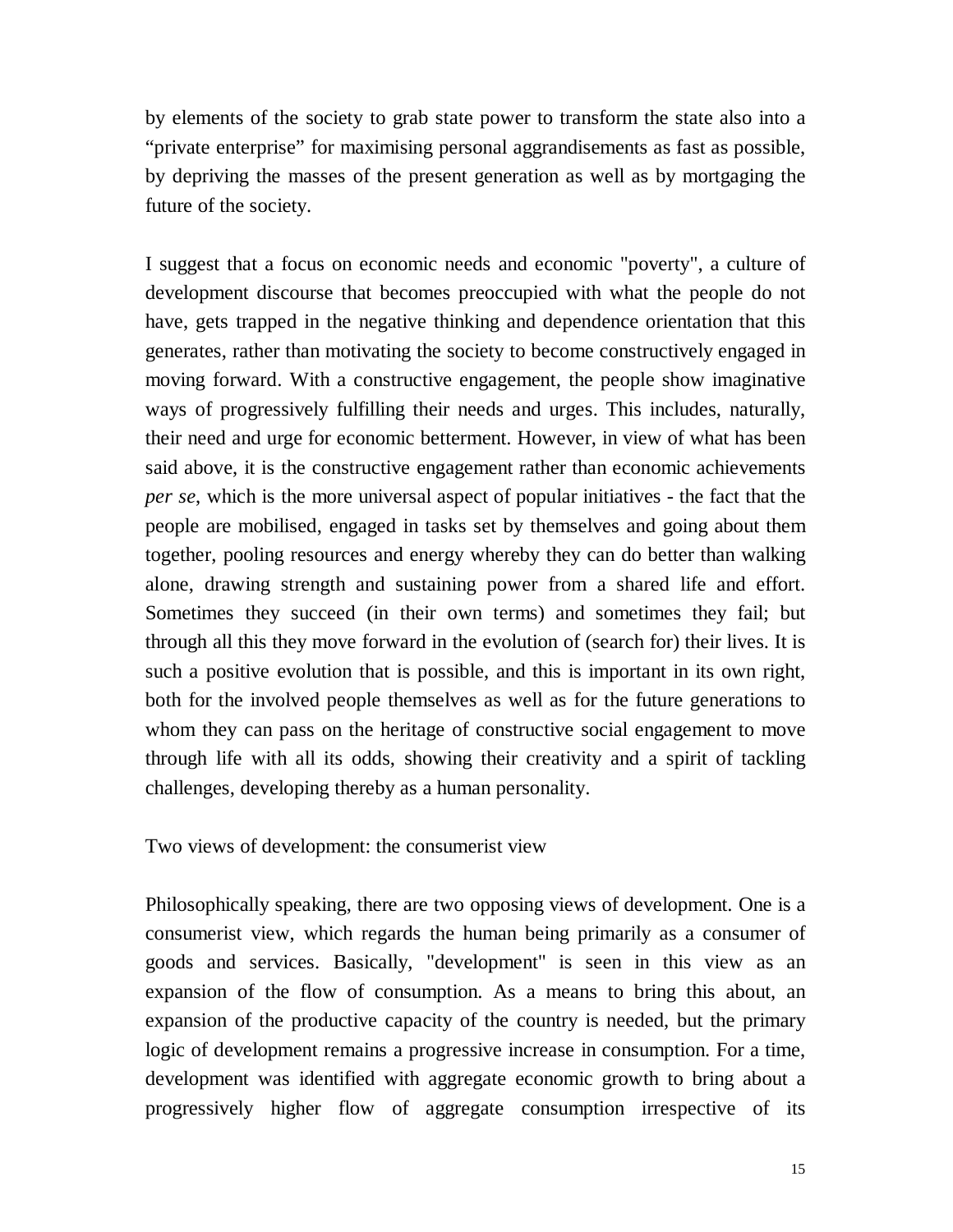distribution (the "reactionary" view). Gradually, the interpersonal distribution question was raised, in terms of who benefits from such development as consumers (the "liberal" view). The development debate then focussed on questions such as growth first or distribution first, or can we have growth with distribution simultaneouly, and how can "entitlements" (command over goods and services) be truly ensured for all, etc. This debate continues to this date; but the basic consumerist view prevails<sup>6</sup>, concerned with who gets what as a consumer, and what is the intertemporal and interpersonal trade-off in this question - the question that this view does not ask is who in the society are able to take the needed initiative to produce the goods and services, and what happens to the different sections of the population as creative beings i.e. the distribution of the power and opportunity to fulfill oneself by creative  $acts<sup>7</sup>$ .

The notion of "poverty" follows the same viewpoint. The concern here is whether a person has the necessary income or access or "entitlement" to, the bundle of goods and services postulated to be the needs of human beings as consumers.

 $\overline{a}$ 

<sup>6</sup> Sen, who introduced the notion of "entitlement", goes beyond entitlement at what he calls "capabilities", converging with the creativist view of development: "When we are concerned with such notions as the well-being of a person, or standard of living, or *freedom in the positive sense*, we need the concept of capabilities. We have to be concerned with *what a person can do*, and this is not the same thing as how much pleasure or desire fulfillment he gets from these activities ('utility') nor what commodity bundles he can command (entitlements'). Ultimately, therefore, we have to go not merely beyond the calculus of national product and aggregate real income, but also that of entitlements over commodity bundles viewed on their own." (Sen 1983, *italics* added). The notion of "desire fulfillment", of course, need not be limited to consumerist desire but could be extended to creativist desire which I have suggested as the basic *human* desire.

<sup>&</sup>lt;sup>7</sup> The theoretical height of the consumerist view is the notion of maximising the "intertemporal utility" function" which is primarily concerned with the time-stream of consumption, considering saving as a necessary sacrifice to maximise this function, rather than being a positive strategy to develop one's creative powers. Likewise, labour is considered to have a disutility to be minimised, rather than as the expression of human creativity.

Tevoedjre (1968, p 83) combines basic needs satisfaction with creativity in a framework of frugal living and solidarity: "A regime of convivial frugality based on a self-sufficient collective development, which mobilises the energies of peoples involved in the creation of their own future and is aimed at satisfying the basic needs of a society united by a common feeling of solidarity - this I believe to be the foundation of a new kind of economy". The reference to basic needs is redundant and may be misleading - a selfreliant creative people would naturally satisfy whatever needs, material as well as nonmaterial (emotional, cultural) they prioritise themselves irrespective of what others may consider to be the "basic needs" which they ought to satisfy.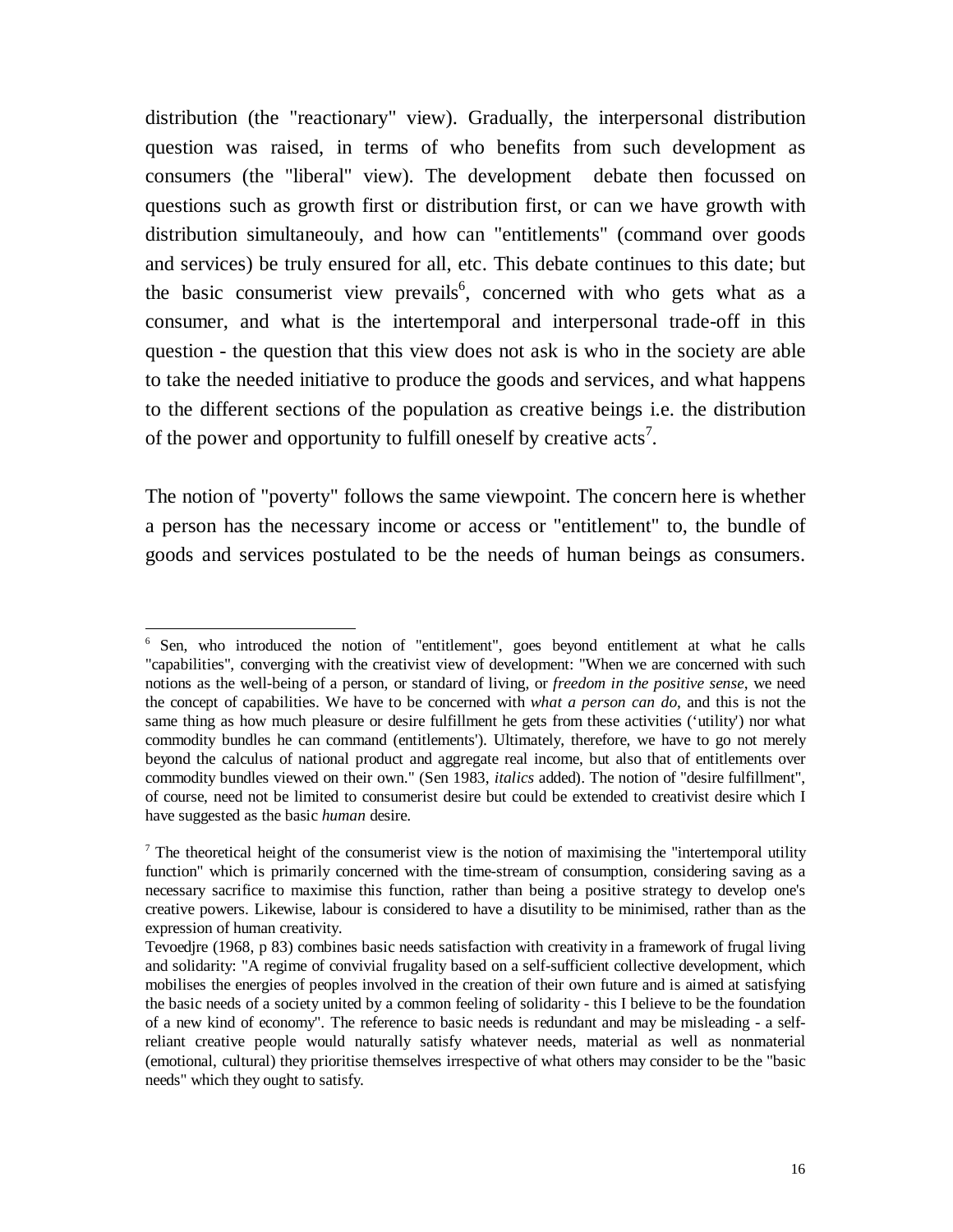"Poverty" in terms of lack of an "entitlement" to develop as a creative being is, again, not expressed as a concern. The problem of "poverty"

in this sense is a consumer's rather than a creator's problem, focused on the "poor" not being able to consume the things desired (or biologically needed) rather than not having the opportunity of producing (or commanding) them through one's creative acts.

It is worth reflecting on how the "development" problem might have presented itself naturally to our fore parents - let us say the earliest human communities. They had to create what they wanted, and, moreover, had no external standards to consider in deciding what they wanted. Given this situation, I should think, they could not have had any static set of "wants" -their wants, to be meaningful, had to be defined and redefined continuously in the dynamic context of evolving possibilities of what they themselves could create. In this sense, a difference between wants and creative urges did not exist for them. They were not "poor" it was the beginning of their life to move forward, by applying their creative powers.

The two, however, - wants and creative urges - got separated as a result of, first, class separation between people by which the control over productive resources got polarised, giving the dominant class the power also over the lives of others. Secondly, the dominant class and its allies (together, the "elites") developed certain consumption standards and were able to influence by their social power the culture and aspirations of society so that to attain these standards came to be regarded widely as the purpose of life itself. This has resulted in aspirations and urges dissociated from the immediate creative possibilities of the people. In turn this is causing pointless frustration among the masses besides strengthening mass dependence on the elites, and submission to a view of development as the fulfillment of such aspirations, and hence to submission of the initiative for development to the more "successful" in the hope that such "development" could possibly be "delivered" by those who have attained this themselves. Even many "class struggles", of local as well as of wider scales, retain this consumer consciousness, with material aspirations which are way beyond the creative possibilities of the working class; implicitly, such struggles retain a dependency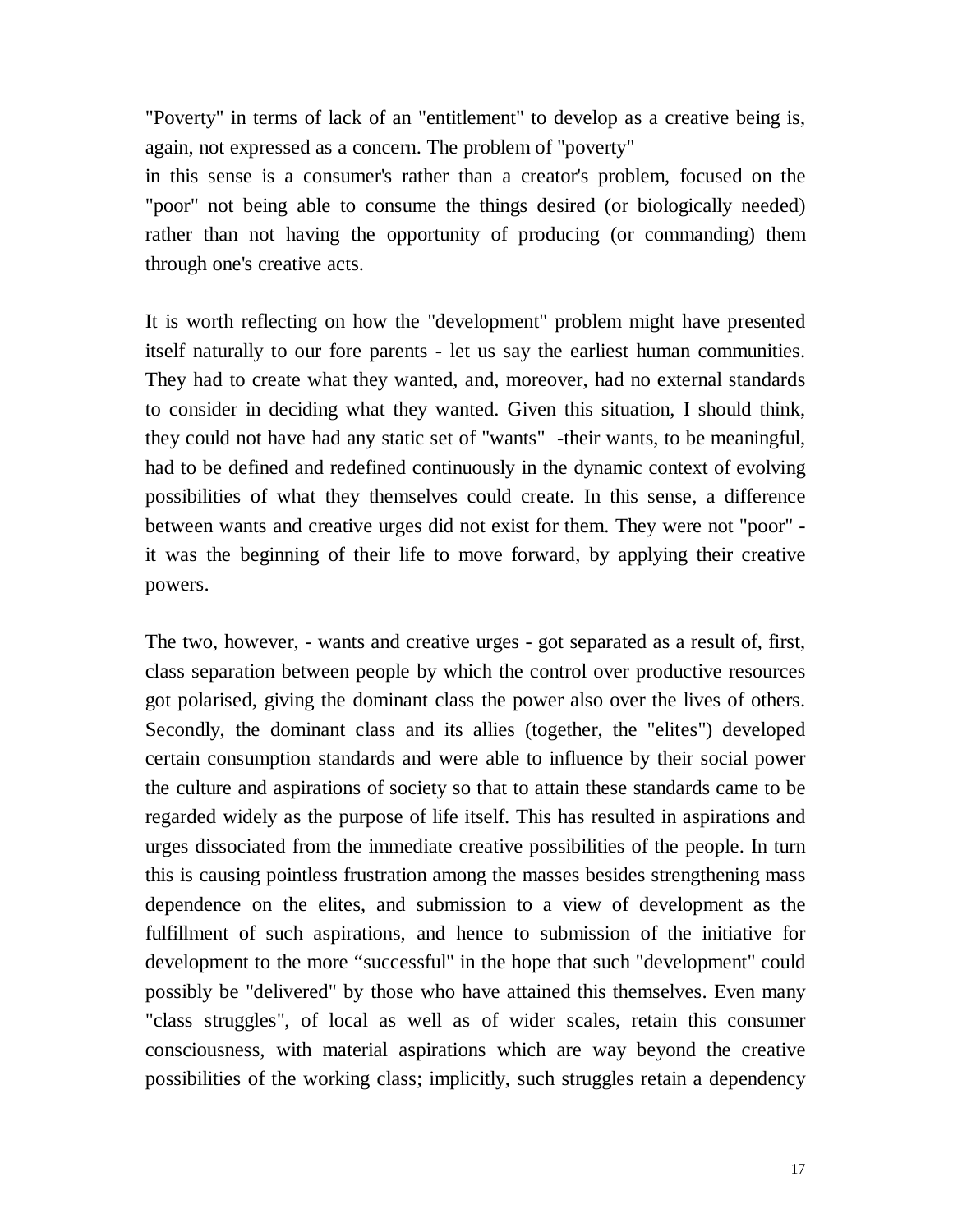orientation, cherishing the hope that some other power (class) will deliver the kind of material development needed to satisfy such aspirations.

### Basic *human* need: the creativist view

In recent times, the concept of satisfaction of "basic needs" of the population has emerged as a primary objective of development in liberal development thinking. Interestingly, the five "basic needs" which have been identified - food, clothing, housing, medical care, education - are in some form or other the needs of animals as well, who typically do not create (materially, socially. culturally) except at a very elementary and static level (e. g. creating the bird's nest). But the distinctive human-ness in us is not in needing these elementary means of survival, but what the combination of our distinctive brain and the limbs can do and, therefore, the urge we must have as human beings to fulfill this power. This urge is often for the sake of creation itself, but in the process of satisfying this urge this also creates the means of satisfying whatever other needs, "basic" or "non-basic", that we wish to and can satisfy, according to our own priorities. Through such creation we evolve – develop - as creative beings. This is the basic *human* need - to fulfill our creative potentials in ever newer ways - although this may not be expressed or asserted by all because of the conditioning resulting from structural social and cultural domination mentioned above.

As opposed to the consumerist view of the liberal school, there exists a creativist view of development which regards the human race primarily as a creative being. In recent times this view is explicit in the articulations of activist-intellectuals working directly with the people to promote their self-development (Tilakaratna 1987; Fernandez 1986). But the underlying philosophy is not new. This is, of course, the central message in trends of some major religions<sup>8</sup>. At the level of scientific discourse this view was, perhaps, first suggested in the philosophy of Karl Marx.

<sup>&</sup>lt;sup>8</sup> e.g. "I am the Creative Being" in Sufism, Islam; "I am the Life" in Christianity; and "I am the Ultimate Soul" in Hinduism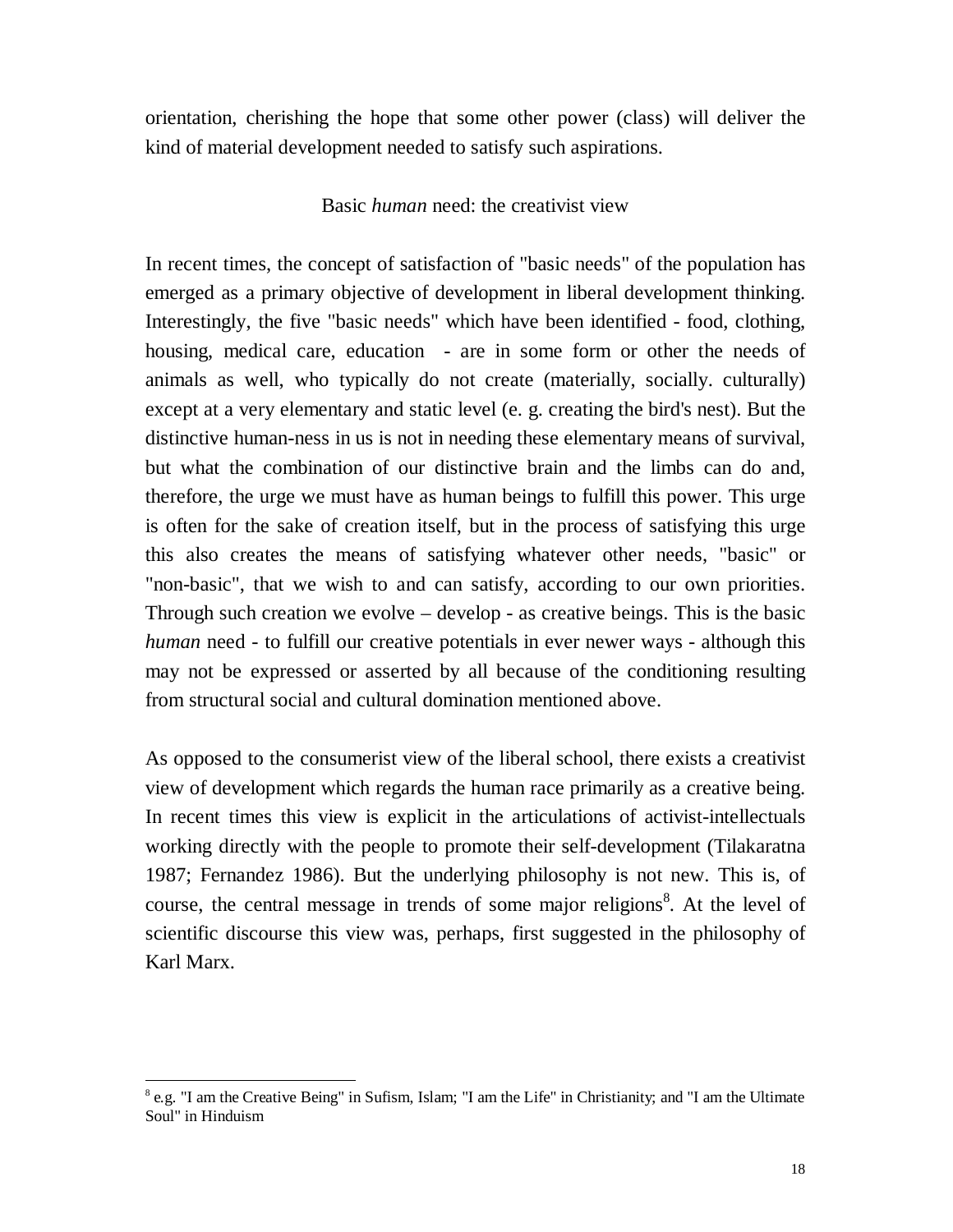## The philosophy of Marx

Marx viewed the human being primarily as a creator who because of one's class situation either fulfils or becomes alienated from one's creative power. Looking at the development of capitalism Marx was excited by its spectacular creativity the central focus of his analysis of capitalism was the revolutionary development of productive forces in this phase of human history. Likewise, the central argument in his theory of revolution was the need, and what he considered the inevitability, of the overthrow of capitalism as its creative phase comes to an end, and as a further development of the productive forces would be possible only in the hands of the "working class". In tracing the development of capitalism Marx observed the phenomenon of "exploitation" as the primary means by which the capitalist class appropriates the resources needed for the productive forces in its hands; Marx's primary concern here was to explain the process of capitalist accumulation rather than to condemn it. In fact, he praised the capitalist class for the practice of thrift which he observed in them, as a necessary virtue to obtain a high rate of investment and hence development of the productive forces. (See n 12, 13)

While he was thus excited by the creativity of capitalism in its "glorious" days, Marx saw the working class alienated from its own creative potentials and power, the free exercise of which alone could give it fulfillment as labour. The working class as a producer and not as a consumer must, therefore, revolt and take over the means of production, to fulfill itself as producers. The history of "Man" (as unalienated workers) would then truly begin. This implied that, through the revolutionary development of the productive forces in its hands, labour would eventually produce (and control) enough for everyone to have according to one's "need": but such (material) needs satisfaction would follow human creativity and does not appear in Marx as the primary motive force for human effort.

### Experiments in socialism

Marx's writings, of course, shift from the philosophical to the political-economic to the polemical, and are separated by time and contexts, so that they may not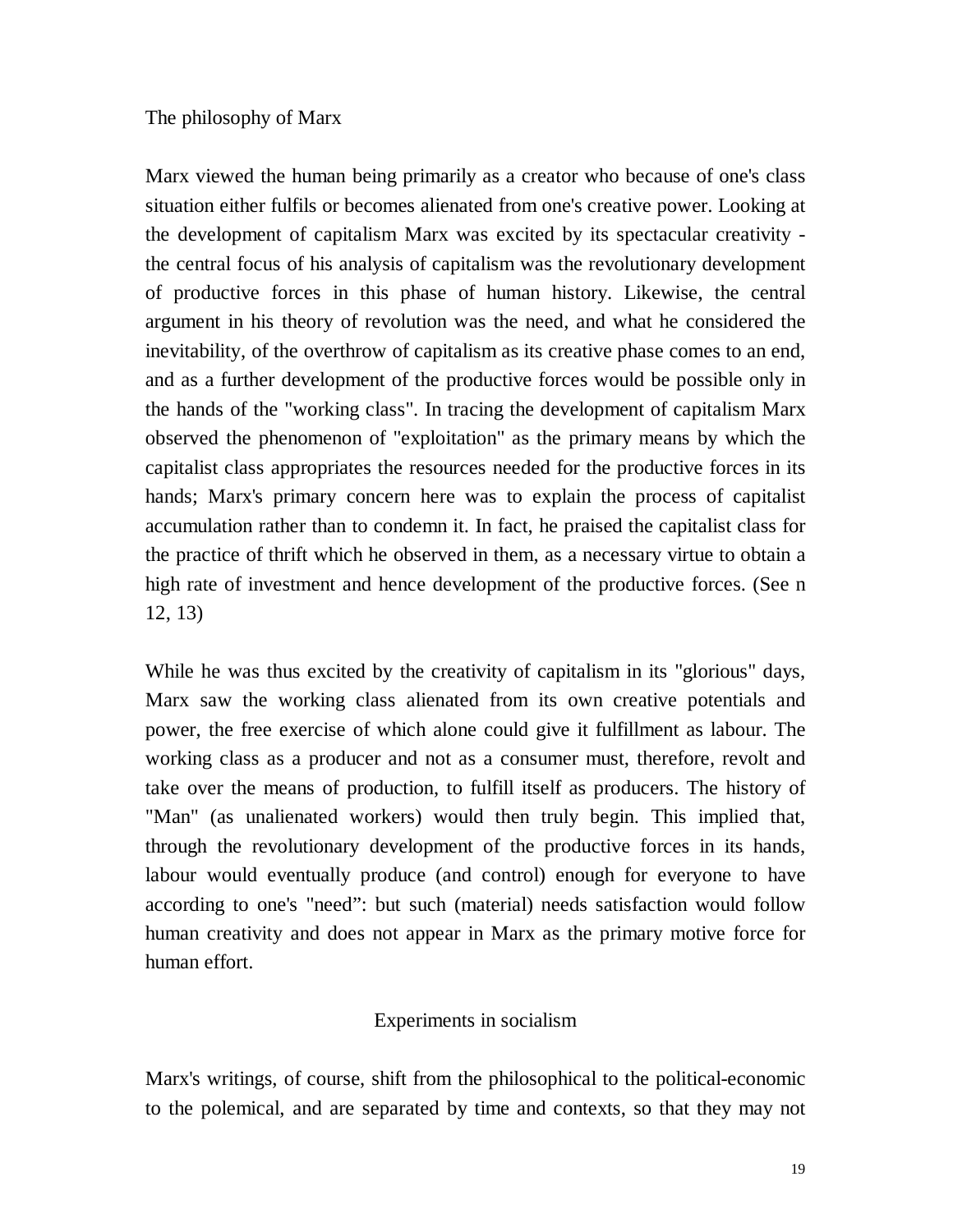necessarily give the same message always. However, the greatest followers of Marx have also been inspired by a creativist vision of the working people. Lenin had conceived of socialism as a social construction in which "the majority of the working people engage in independent creative work as makers of history" (Lenin 1918a, p 646). But, unfortunately, Lenin's political theory of the party of professional revolutionaries led by intellectuals as the "vanguard of the proletariat" with an "advanced consciousness" contained the seeds of major distortions (Rahman 1988). As it turned out, the Bolshevik Party increasingly centralised its own power vis-a-vis the workers' and peasants' soviets, and this could only have strengthened the negative forces within the Party seeking to impose elite and bureaucratic rule on the masses. In his last years Lenin became keenly aware of the degenerating tendencies in the party and struggled to his last day, unsuccessfully, to reverse this trend. But he did not see his own theory of the Party claiming the ultimate wisdom to rest in "revolutionary" intellectuals<sup>9</sup>, and the absolute power assumed by the Party, to be the root of the problem.

What emerged in the Soviet bloc under the rule of such parties was far from the above Marxist vision of the working class as the principal architect of socialism. On the contrary, the notion of "advanced consciousness" of the "vanguards" was invoked to justify stifling dictatorship by the Party over the working people<sup>10</sup>. This great distortion of socialism was accompanied by official interpretations and articulations of the ideology which had little relation with Marxism. Initiatives by the workers and peasants were hardly ever encouraged, and in glorifying the achievements of "socialism" such initiatives and achievements, if at all they were

<sup>&</sup>lt;sup>9</sup> "...one very first and most pressing duty is to help to train working class revolutionaries who will be on the same level in regard to Party activity as the revolutionaries from amongst the intellectuals (We emphasise the words "in regard to Party activity", for although necessary, it is neither so easy nor so pressingly necessary to bring the workers up to the level of intellectuals in other respects). Attention, therefore, must be devoted principally to raising the workers to the level of revolutionaries; it is not at all our task to descend to the level of the working masses" (Lenin 1902, p 205) - the key statement of Lenin implying that the intellectuals are ahead of (above) the workers, which got crystallised into a theory of "advanced consciousness" of the vanguard intellectuals held by Leninist vanguards everywhere.

 $10$  "The free people's state has been transformed into the free state. Taken in its grammatical sense, a free state is one where the state is free in relation to its citizens, hence a state with a despotic government."

Ironically this statement in Engel's critique of the Gotha Programme which Lenin quotes in his State and Revolution (Lenin, 1918b, p 315) can be applied to what the Party made of the state in the Soviet bloc.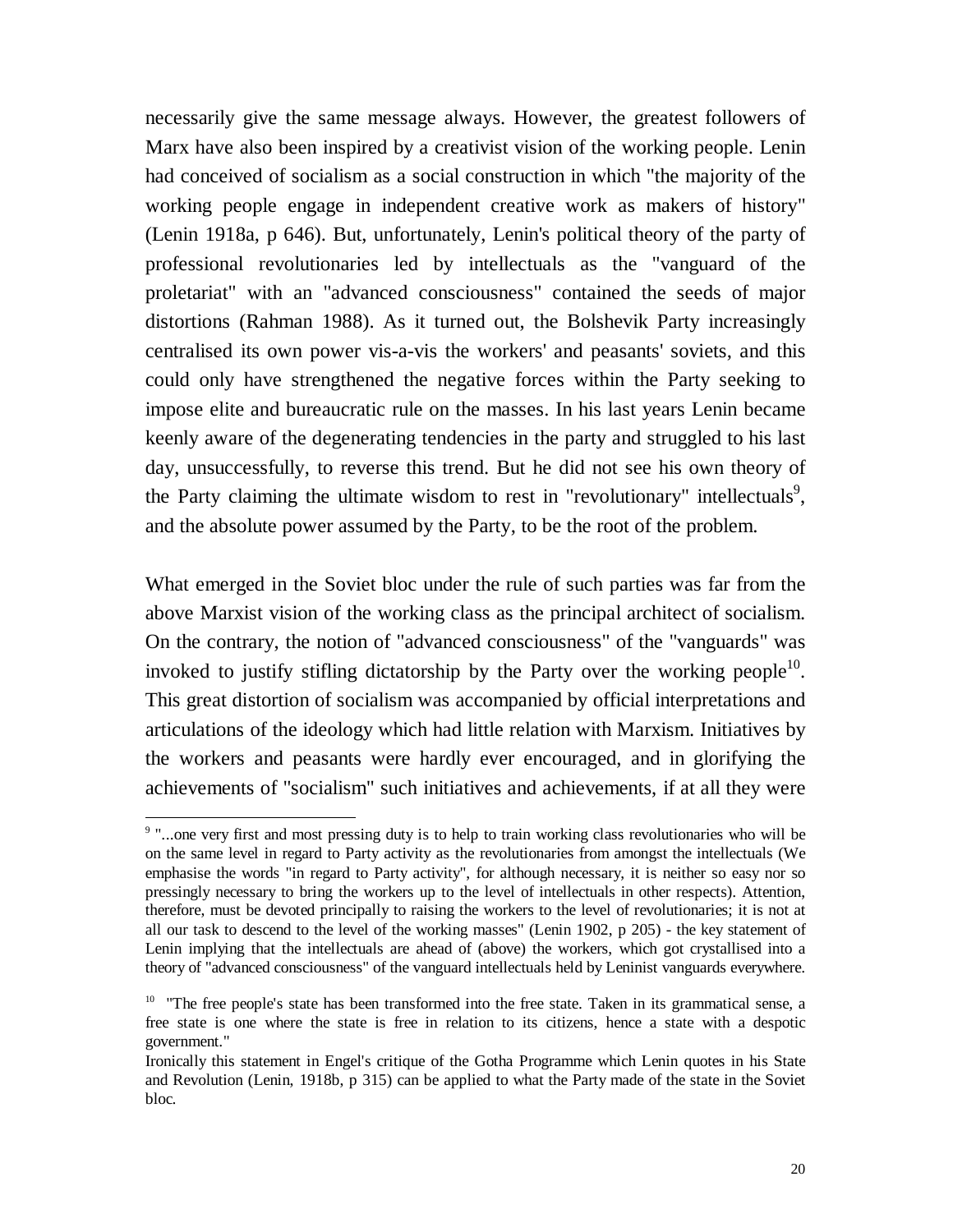taken, were hardly ever highlighted (after Lenin). Resistance to such distortion of socialism and dictatorial policies surfaced from time to time, coming from Marxist intelligentsia as well as from the working class, only to be ruthlessly suppressed. Finally, the sheer incompetence in economic management coupled with the corruption of elements in the Party leadership was challenged first in Poland by the working class (Solidarity) and subsequently in the citadel of the Soviet bloc by the very leader of the "vanguards" (Gorbachev). Today, "socialism" of this variety is being dismantled fast in Soviet Russia, Poland and Hungary, and the moral appeal of such models of socialism has all but eroded $^{11}$ .

 The other great revolutionary leader of this century, Mao, encouraged people's initiatives more passionately, challenging the people to "be fired with great, lofty proletarian aspirations and dare to break paths unexplored and scale heights yet unclimbed." (Han Suyin 1976, p 213). By this way Mao was able to keep the vast "poor" Chinese masses engaged in a sustained process of development with considerable (shared) austerity<sup>12</sup>, building the economic base of a possible "modern" China, in the process advancing significantly in meeting the material "basic needs" of the population as well by a self-reliant mobilisation of the people which inspired progressive forces all over the world. I suggest that this, one of the two greatest developmental feats of this century<sup>13</sup>, could not have been achieved if instead of appealing to the creative spirit of the Chinese people Mao had highlighted their "poverty" as the main problem to be solved. This is a basic question of what motivates the human spirit to move forward: one cannot move forward thinking of what one does not have - one can only move forward thinking of what one can accomplish with what one has<sup>14</sup>. However, Mao also was unable to solve the question of the party, a structure which was "above" the people and susceptible to be taken over by elitist forces to rule over the people. The Cultural Revolution appears to have been Mao's own answer to such

 $11$ In a recent visit (July, 1989) to a Hungarian village to initiate participatory research the author was struck by the observation of a retired cooperative worker who said: "What hurts most is the indignity of being forced to vote for the chairman who I know is corrupt".

 $12$  With an accumulation rate in the order of 30 per cent over 1951-78, the highest sustained rate any "poor" country has shown in recent history (Ghose 1984, p 258, Table 83).

 $13$  The other feat is Japan's, which has also shown exemplary hard work and thrift toward becoming a leading economic power of the world.

 $14$  One of the first well-known statements of Mao after the victory of the Chinese Revolution was: "China has stood up". Note the similarity with urges of the ORAP groups in Zimbabwe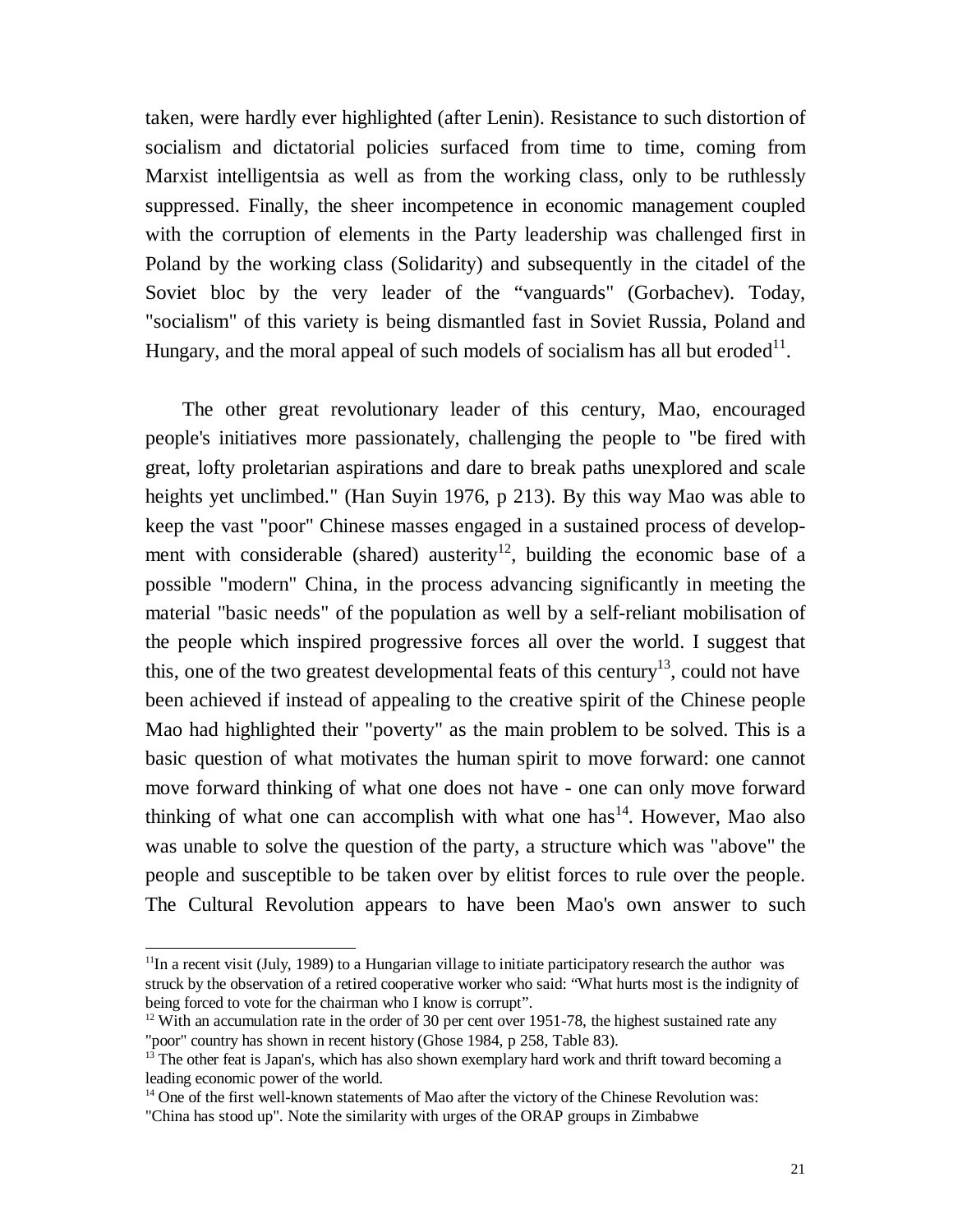tendencies, but its strength rested heavily on Mao's personal weight in its favour, and this was no lasting solution, if at all, to the problem<sup>15</sup>.

With the seizure of power by anti-Maoists as soon as Mao died, the Chinese revolution also started to unwind. Among the reversals in so many fronts it is pertinent to note that, while the people's creativity rather than their "wants" were highlighted in Mao's time (something never highlighted in post-Lenin Russia or for that matter in the Soviet bloc), the new leadership in China started talking more of the "'poverty" and "unemployment" of the masses rather than their initiatives and innovativeness to take on challenging tasks. Both undoubtedly existed and exist both in Mao's China and in today's China; but from what one chooses to highlight is revealed one's basic philosophy (ideology) of social life and purpose. However, the shift in the ideology of China has been limited to the economic sphere and remains to be complemented by a parallel shift in the political sphere, thus creating a tension of the first order whose final resolution is still to be seen.

Many contemporary left parties seeking ways of coming to power in prerevolutionary societies also show tendencies that contain the seeds of degeneration. The notion of "advanced consciousness" of revolutionary intellectuals persists, and the revolutionary leaders go to the people "as theoreticians, as propagandists, as agitators, and as organisers" in the Leninist tradition (Lenin 1967a, p 165), i.e. to indoctrinate and mobilise the people politically, but not to learn from them nor to animate or work with them to promote their

<sup>15</sup> The question here is the crucial one of creating people's power as *countervailing power*, and of keeping this power alive and effective. As I have stated elsewhere, "Countervailing power is a living, collective consciousness and a vigilance of the people against the abuse of formal power, and a capability to resist such abuse and to assert people's will if formal power deviates." (Rahman 1981, p 45). This presupposes people's own critical awareness at all times, and hence a permanent process of people's collective review and analysis of what is happening. Mao had great respect for the wisdom of the people and asked the intellectuals to learn from them; but it appears that he considered the task of synthesis (even of people's own ideas) to belong to intellectuals. Mao Ze Dong's Thought itself was claimed to be synthesised people's thought which was, however, not called "People's Thought" but was named instead after the "Great Teacher". This may have been one of Mao's great mistakes - the people waited upon the Teacher to tell them what their thoughts were, and turned to new teachers after the old Master died. The recent "participatory (action) research" movement believes, and is demonstrating, that the people can synthesise their own thoughts, and a necessary and central task in developing people's countervailing power is to give the people the confidence in their ability to do so. (see section 5)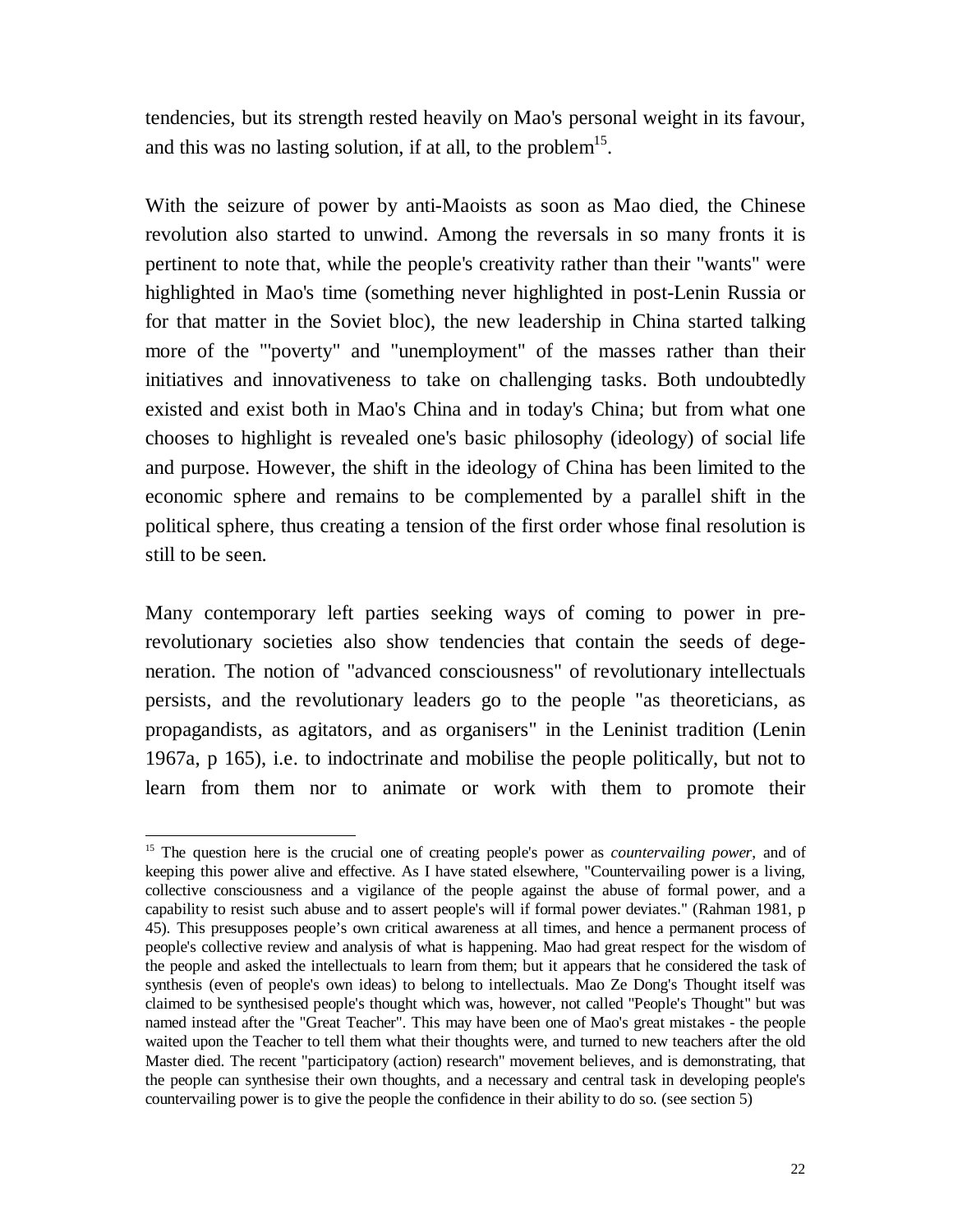'self-awareness" and self-development. I have argued elsewhere (Rahman, 1987, 1988) that the claim to "advanced consciousness" is false - the consciousness of persons living very different lives (social existence) are not comparable within the same epistemological paradigm; and that the fact that revolutionary intellectuals rather than the working people usually assume leadership of macro-revolutionary movements is explained not by the former's intellectual superiority but by the constraints of the daily life's struggle and work obligations of the working people. This false claim of "advanced consciousness" of intellectuals justifies and perpetuates the polarisation of the relations of knowledge, a major force in determining the power relations in a society irrespective of the relations of material production (Rahman 1982). If ever the "revolution" takes place under such leadership, it can only be expected to reconstruct the hierarchical relations between professionals - revolutionary intellectuals as well as the general technocracy - and the people, a relation completely anti-thetical to the Marxist vision of the working people creating its own history. I shall return to this question in section 5 of this lecture.

# 4. Two preoccupations of the left

Those who are working to promote people's self-development include activists who have had associations with formal left trends, but who got disillusioned by the dogmatism or totalitarian tendencies and other failures of such trends. Other such activists have identified themselves with the objective of liberation of people's creativity without the mediation of a formal radical ideology (e.g. Marxism). They are a new breed of "humanists", driven by the urge to see the human spirit truly liberated. Some of them - possibly many - would have ideological or intellectual differences with some or other of the "Marxist" premises and assertions (whether these were enunciated by Marx himself or not). Among the issues that may be debated, the question of individualism vis-a-vis collectivism is a very important one.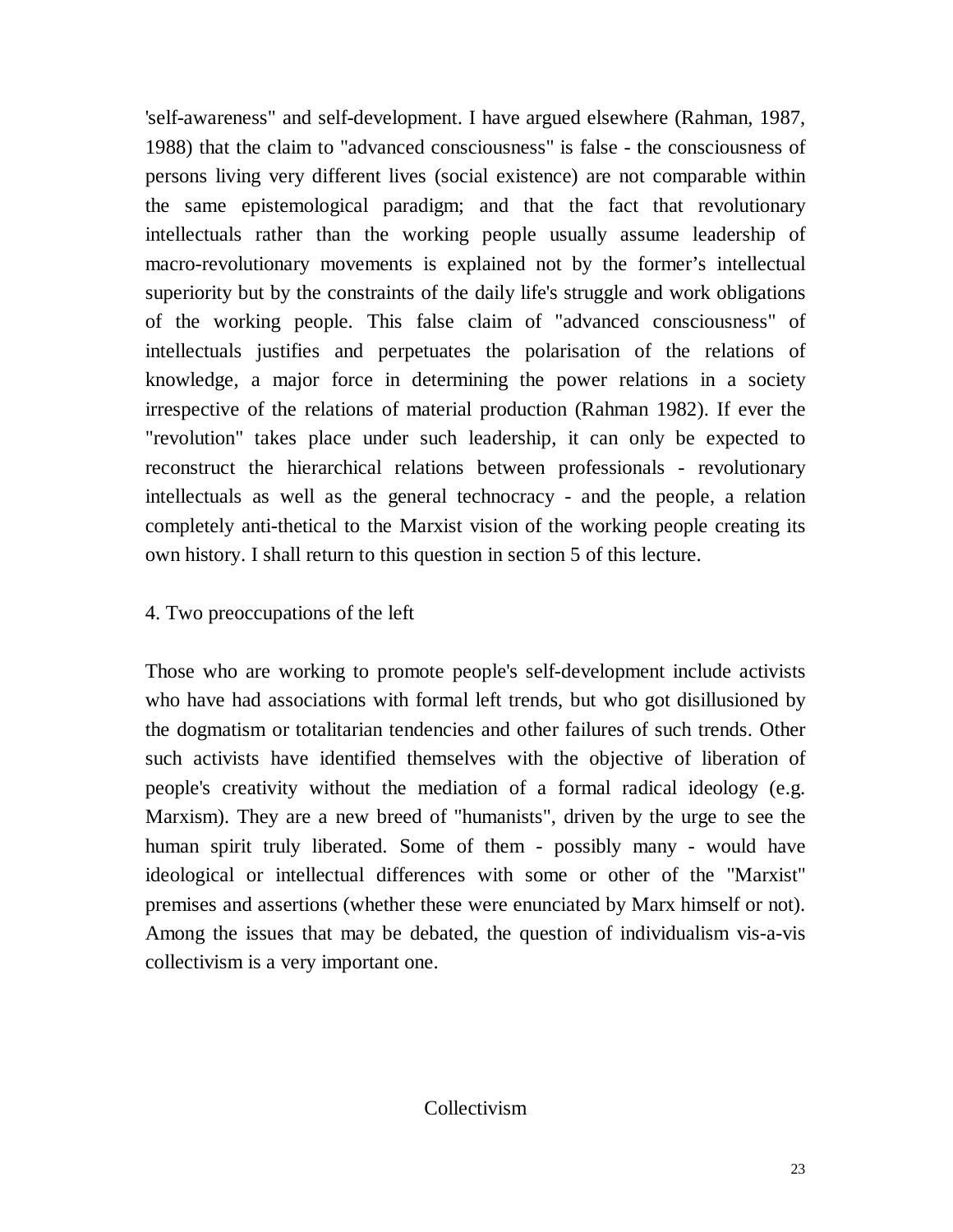Marxism has been identified with collectivism as one of its principal visions, and indeed this has been a major bone of contention in the great confrontation between two rival ideologies of the present era. Marx himself saw in collectivism the final emancipation of labour from a state of alienation from one's supposedly true self - the collective man or woman.

It may be recalled that Marx was seeing collectivist production relations coming after capitalism in its advanced stage when all labour has become associated labour. The transition from associated labour to collectivism is a matter simply of such labour seizing the means of production, and owning them together rather than dividing them up. This may be viewed as a natural step "forward", and in predicting this Marx was expounding an organic logic. From this point of view Marx's vision of collectivism as the final emancipation of labour may be seen as a philosophical rationalisation of what he envisaged as the natural, organic evolution of the relations in production.

Actual socialist revolutions, however, have occurred and have been contemplated to occur, in societies at an early or per-capitalist stage, in which associated labour has not become the dominant form of labour. In such societies the above organic logic to move to collectivism does not, in general, apply. There arises, then, the question of organic evolution of production relations in such societies where the people get mobilised for collective effort for their self-development, be it on a macro scale where state power has changed into the hands of forces committed to the release of the people's creativity, or on a local scale.

Lenin, facing this question particularly for Soviet agriculture after the Bolshevik Revolution, desired the transition to collectivism to be indeed, organic, and was against an attempt to collectivise agriculture by coercion. Stalin's forced collectivisation violated this organic logic, and the result was disastrous in terms of agricultural production itself (development of the productive forces in agriculture). The peasantry could hardly have been expected to feel "liberated" by such a drastic coercive measure. What with the peasantry's response and Stalin's own view of "socialism", what was conceived as "collectivism" degenerated into (disguised) capitalist form of production relations which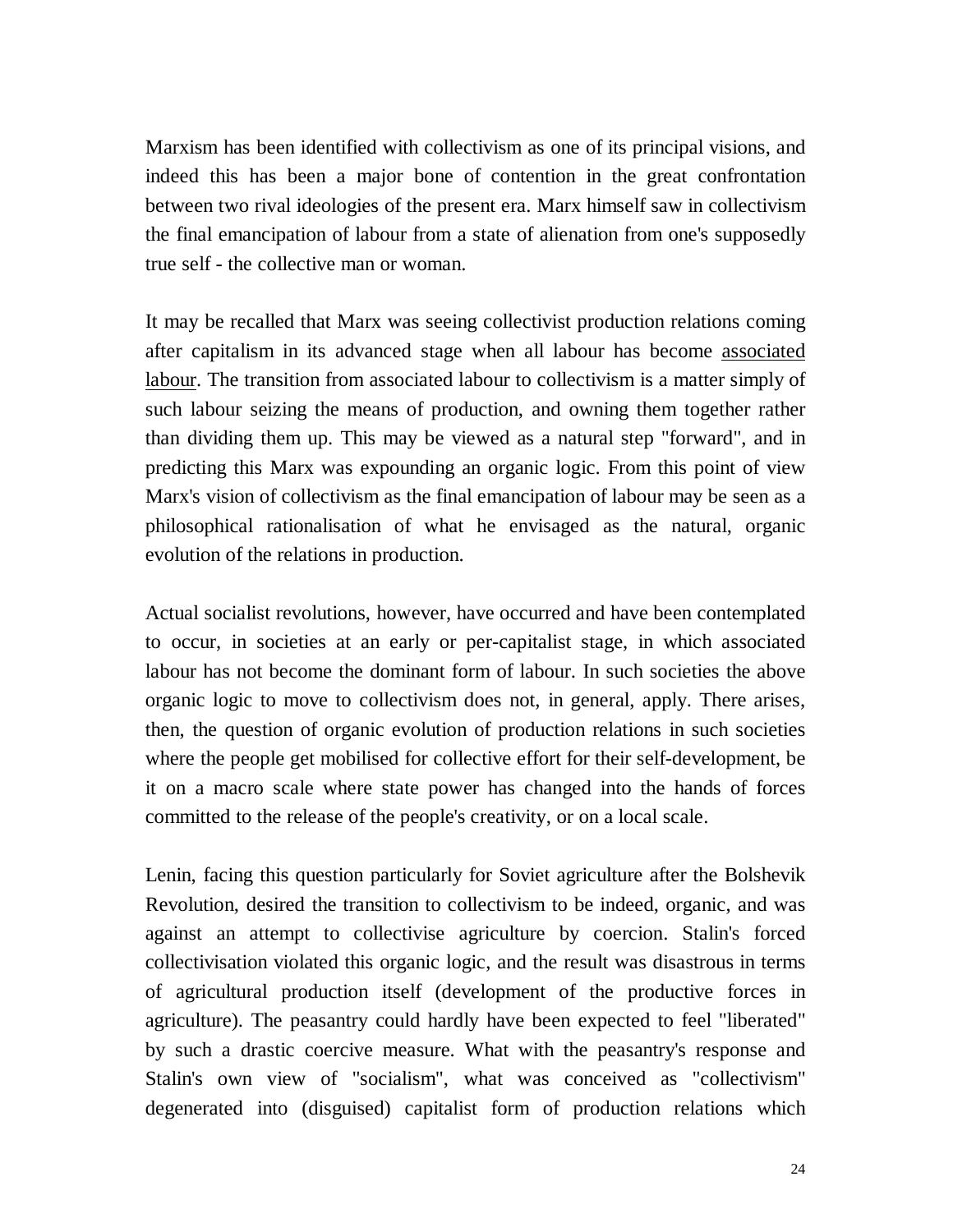Gorbachev recently has summed up poignantly: "On state and collective farms, people have become divorced from the land and the means of production. We have turned them from masters of their land into daily labourers" (Gorbachev 1988). In China, Mao tried to promote collectivism (in agriculture) more organically, moving step by step from "lower order" to "higher-order" cooperation, encouraging, highlighting, inspiring collectivist efforts, and finally completing the process by central policy when he assessed that bulk of the peasantry might be ready for this. The result is part of the great accomplishment of Mao, as already discussed. However, it is noteworthy that the spirit of "individualism" has not disappeared in China, notwithstanding Mao's vision and efforts, and seems to have been reasserting in response to the policies favoring private initiatives which the present regime has been progressively taking.

Socialist experiments of this century do not demonstrate that human beings can transcend their individualism and become fully collectivist men or women. In this sense Marx's vision of collectivism as the final emancipation of labour remains questionable independently of the organic logic of his specific model of transition from already associated labour to full collectivism.

Those who are working with the people to promote their self-development do not, by and large, have a dogmatic position on the question of collectivism. The people when they are mobilised and deliberate themselves to set priorities and tasks, do a lot of pooling of resources and talents, and cooperation, and engage in a lot of collectivist initiatives (as the two illustrations from Sri Lanka and Zimbabwe show). They do so as they see the objective advantage of doing so, and as they feel inspired from working together to identify and solve problems and develop greater trust in each other. The poorer and the more oppressed the people are, the more, other things equal, are they likely to see the advantage of such cooperation and solidarity among themselves for martial improvement as well as for resisting oppression and emotional security. The development of such cooperation among the people may be enhanced by sensitive "animation" work, but cannot be forced, without alienating them, by some ideological principle external to the organic evolution of their life, a principle to be applied mechanically (e.g. collective ownership of land or such other "means of production"). And it may not be guaranteed that full collectivism may be attained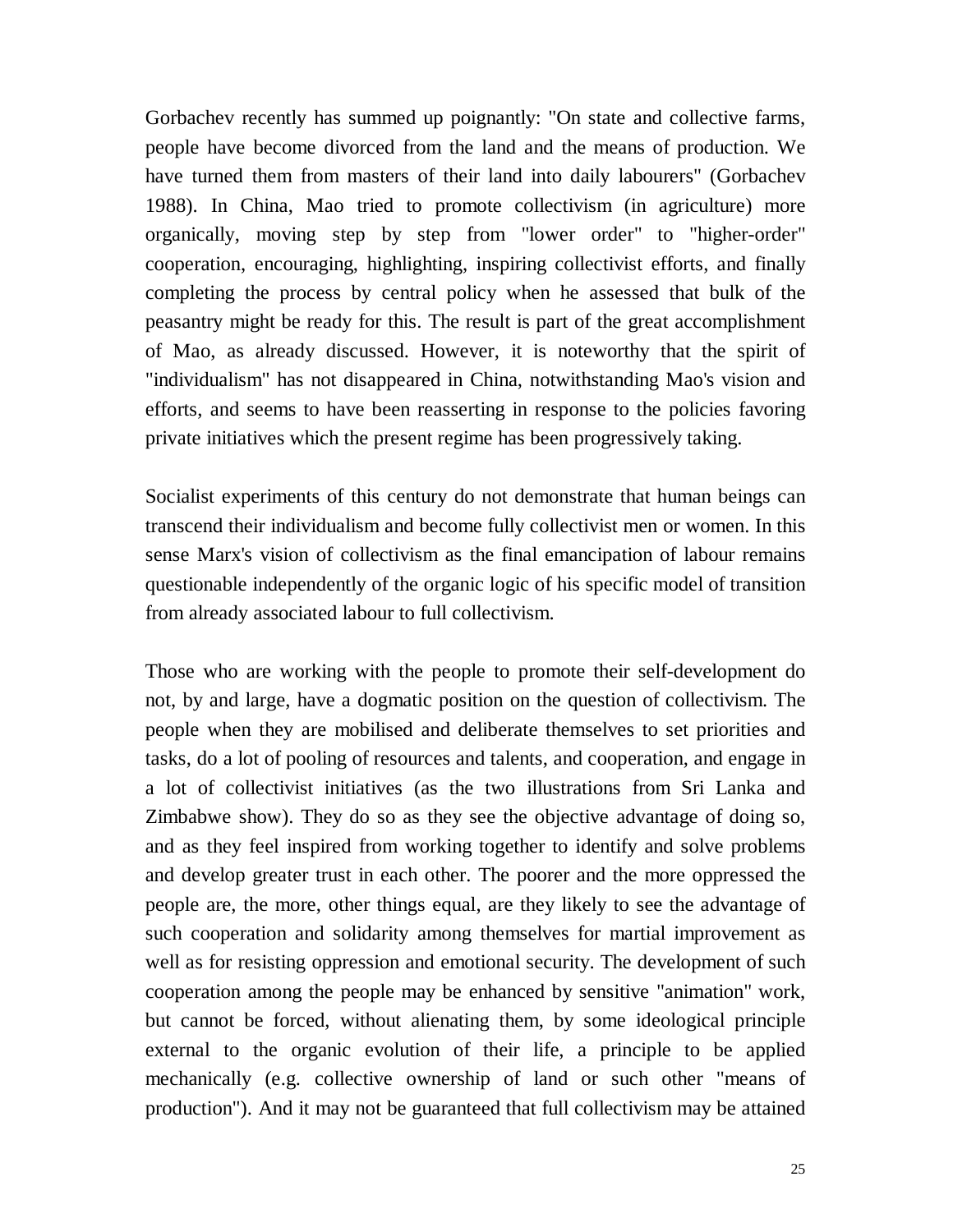some day, or even that there will be no shift back toward some more individualism, in a possible permanent movement of dialectical tension between these two identities of the human species<sup>16</sup>. There cannot be people's self-development with any ideological dogmatism external to the people's evolving life and consciousness.

In any case, with the turning around of the great socialist experiments of the century toward greater individualism, the ideological debate over individualism and collectivism is weakening. At the same time it is being witnessed that rule in the name of the people and "democracy" in the (so-called) "free world", and in the name of "dictatorship of the proletariat" and "socialist democracy" in the (so-called) "socialist world", actually represents rule of some or other category of elites over the people. This is clarifying the real ideological issue to be the question of real social power - whether the working people could have the power to determine their own destiny within a framework of horizontal social interaction with other classes, as equals and not as inferiors. This, ultimately, is the questions of real democracy, not the democracy merely of periodic elections and the freedom to express the verbal word on what should be done, but the freedom and opportunity of the people to take the initiative to do it themselves.

#### Structural Change

<sup>&</sup>lt;sup>16</sup> Unless one wishes to believe in the mystics, human beings are separated from each other by space and time, and to relate each other entails, therefore, a cost. Rational individuals are expected to weigh this cost against the gain of any form of cooperation. At a certain state of existence - e.g. extreme scarcity of material resources to work with (material poverty), or conditions of natural calamity - the advantage of cooperation may be seen to outweigh its cost, and individuals then may join hands and pool resources to work together for individual advancement itself. This is the objective basis of human cooperation. The subjective (emotional) basis - e.g. a sense of collective identity -is more difficult to track down, and it appears that such identity may also cut across "class relations" and express itself in family, kinship, ethnic, religious bonds which may either support or act counter to the objective basis for cooperation in a "class" framework. We must not forget that even under conditions of associated labour in production, labour spends only a part of its time in the production process, and has an individual social life of its own (social existence) outside this process, if one's "social existence" were to determine one's "consciousness". Thus the tension between individualism and collectivism may very well be permanent notwithstanding the nature of relations of production.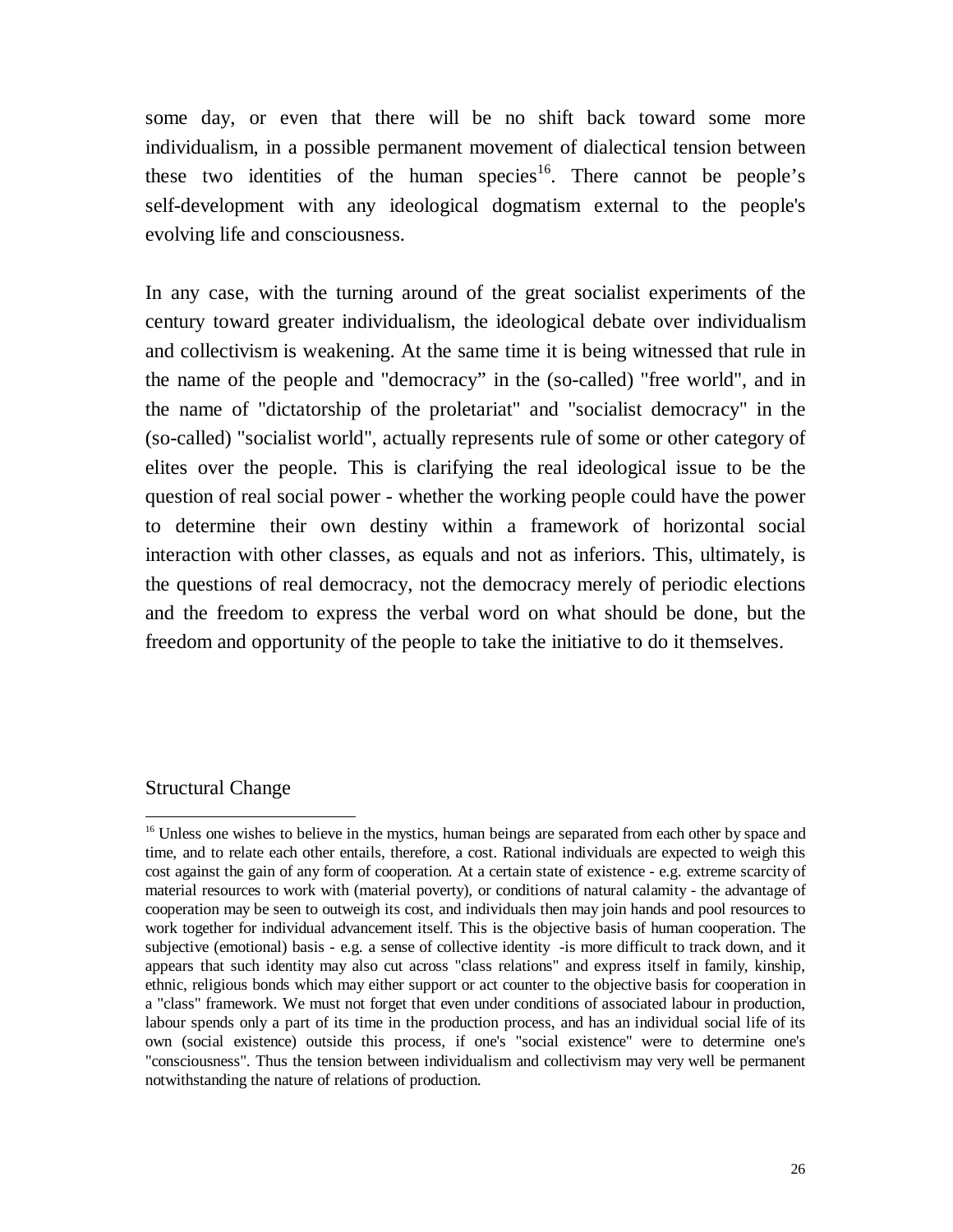As I have suggested, people's self-development can start even under conditions of extreme resource shortage - mobilising themselves for assertion of human dignity and self-determination, and to cooperate to accomplish collectively determined tasks, in the process developing in capabilities and in human personality. In fact, some conditions of the acutest resource shortage - e.g. under natural calamities - are known to have produced the most impressive popular mobilisation with such self-developmental elements. The possibilities and pace of self-development, however, are naturally constrained by the availability of physical resources to work with, and as observed before, people's selfmobilisations themselves have often been directed toward achieving greater access to such resources by collective negotiation and struggle. In countries where the bulk of physical resources are controlled by elites, a redistribution of the control over such resources in addition to redistribution of the social power to take development initiatives is, therefore, necessary. *This* distribution question – rather than the question of distribution of "incomes" per se or "benefits from development", etc. - is the basic question of *equity* in the creativist view of development.

While thus calling for radical structural change in societies with polarised control over physical resources, this viewpoint questions the identification of people's ownership with state ownership which, as we have noted, may actually separate the people from the means of production (and thus inhibit rather than promote their self-development). The distribution question is, therefore, one of giving the people (individually and/or collectively) real control over resources to work with to develop their own potentials, not to be dictated by a state-appointed managerial technocracy. The concept of "socialism" defined as "social ownership" of the means of production which has often been identified with state ownership needs in this light a thorough re-examination.

There is need for rethinking also on the tasks before such structural change is accomplished, and on the prerequisite for such change to truly liberate and promote people's creativity rather than stifle it with new forms of domination. Most left quarters have been preoccupied with the macro-question of capturing state power to initiate "socialist" development before action is initiated to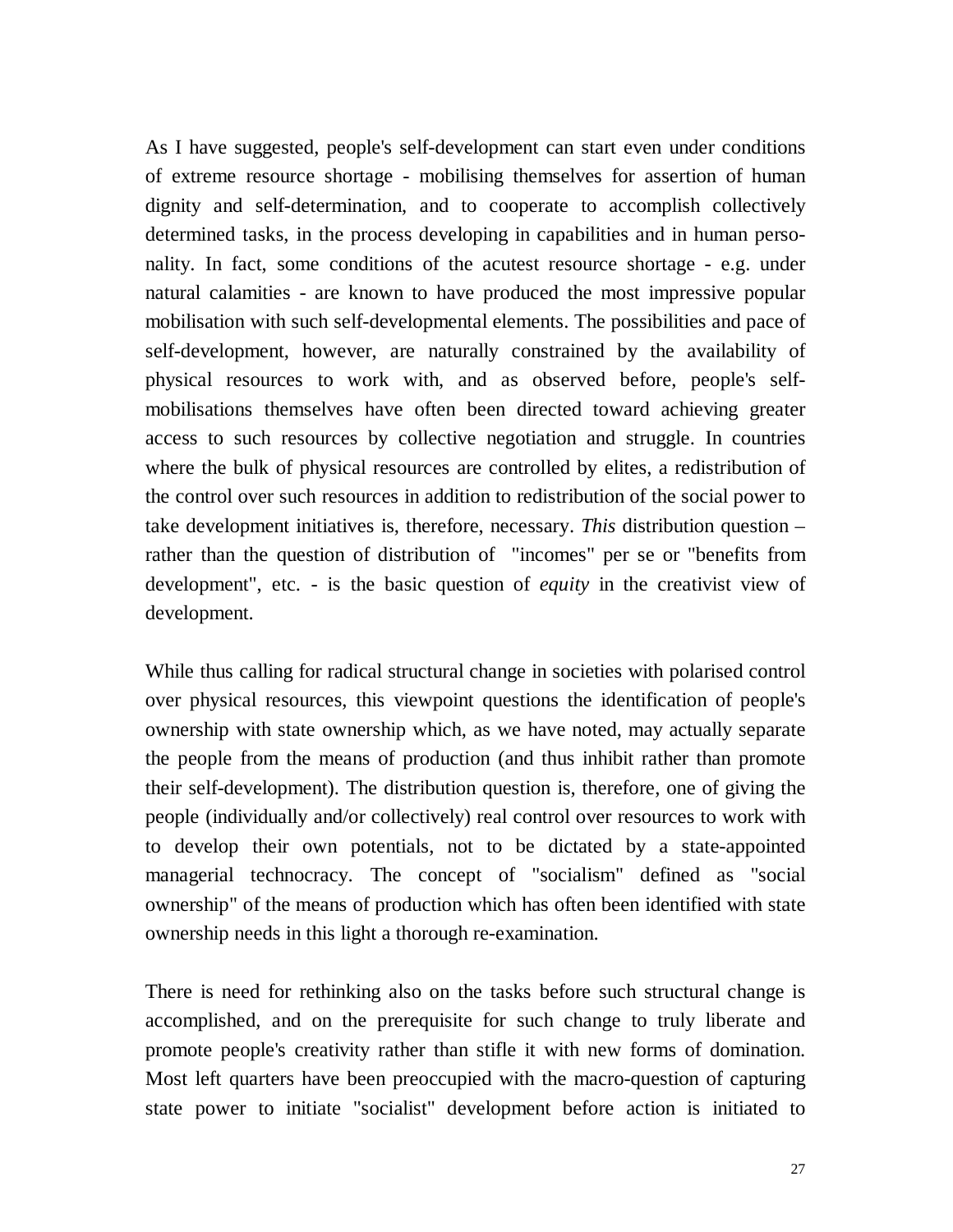animate the people in self-developmental mobilisation. But micro-level initiatives to promote people's self-development are showing that this need not await a redistribution of resources even for physical resource-poor communities who can start developing today at least in human personality, social values and social organisation, and who themselves consider such advancement to be positive gain; on the other hand the question of macro-structural change for most societies where this is desired remains uncertain and often intractable; it is not very convincing to suggest that generations should keep on waiting for the elusive "revolution" before mobilising themselves to move forward with what they have and what they can acquire through local struggles. There is, furthermore, another profound need for working to promote micro -level people's self-development right now, to enhance the very possibility that a macro-level social change, if it does occur some day, may truly release and promote the people's creativity. I suggest that a political leadership which is not involved in people's self-development *now*, will not be able to promote this *after* coming into power, because it will not know what this means, nor how this can be animated. This what a leadership can do after coming into power - is also a question of organic logic resting on what it has done, and hence learnt, previously. As a corollary, the hope of a macro-level structural change to promote people's self-development rather than even to suppress the popular initiatives we are witnessing today at local scales, lies in the emergence of an "organic vanguard" which is rooted in such popular movements ", and does not claim itself to be above (and unaccountable) to the people<sup>17</sup>.

#### **S. 'Conclusion: Breaking the Monopoly of Knowledge'**

-

Three years back I had a four-hour dialogue with about one hundred leaders of landless workers' organisations in Bangladesh coming from about thirty contiguous villages<sup>18</sup>. This was one of the most stimulating "seminars" I have had, surpassing in the intellectual quality of the discussions, in my judgment,

 $17$ In a different way, Andre Gunder Frank and Marta Fuentes are also looking at the contemporary "social movements" as the hope for a "socialist" future: "it is becoming increasingly clear that the road to a better 'socialist' future does not lead via 'really existing socialism'. The real transition to a 'socialist' alternative to the present world economy, society and polity may be much more in the hands of the social movements ... which can transform the world in new directions. (Frank and Fuentes 1988).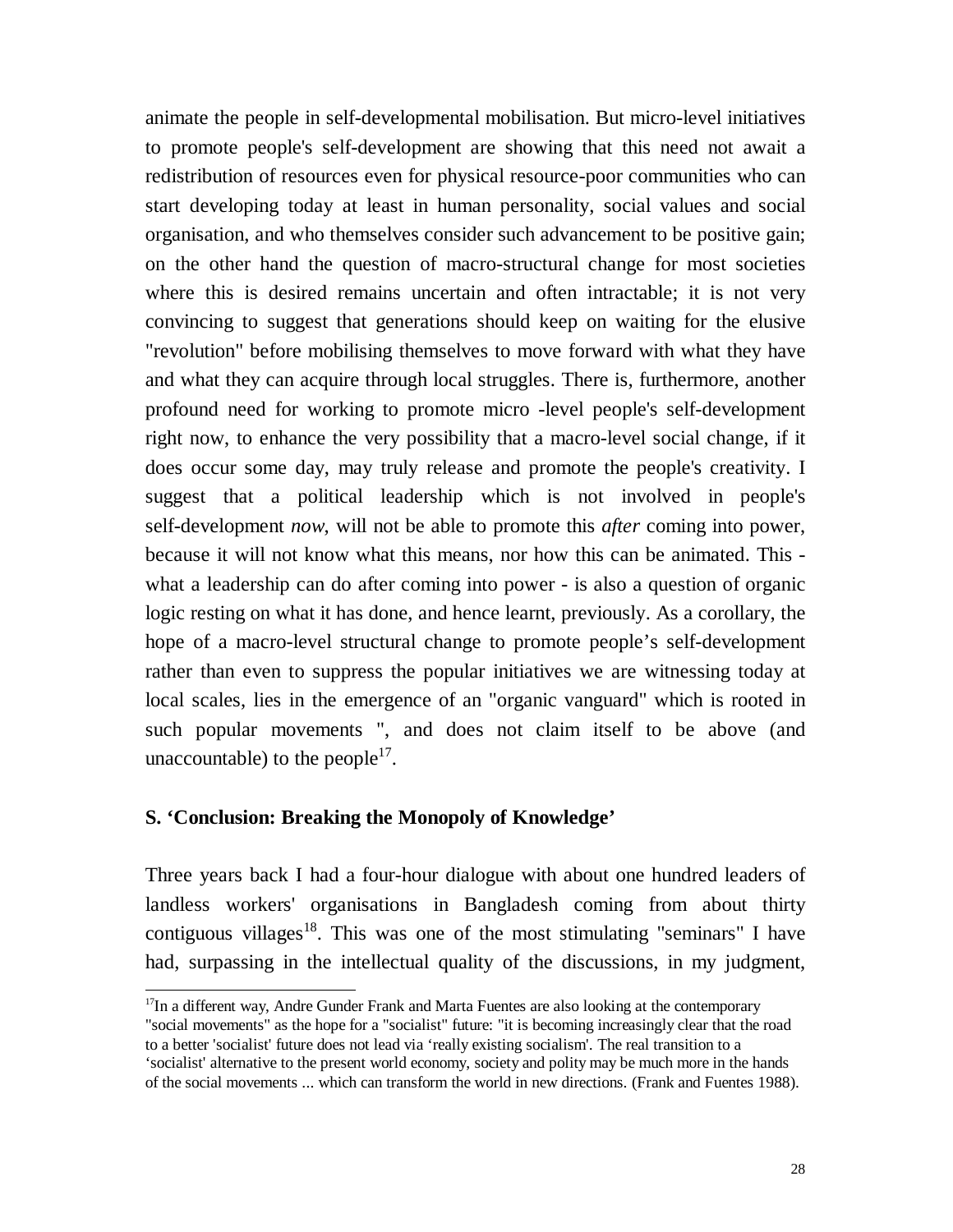many academic seminars I have attended. We discussed questions concerning their immediate environments as well as questions of national policy, politics and social change. On most of these questions the landless leaders - not a few but many of them - had well thought-out positions: "we have discussed this question for the last five years, and our thinking is this" - was a typical beginning of the answer to many of my questions.

The point is not whether their position was correct or not. The world's greatest social thinkers and scientists have made mistakes - sometime the greater you are, the more profound is the mistake you make. The point is that the ordinary working people are capable of social enquiry and analysis, and that this capability can be enhanced by practice.

Anyone's self-development starts, as it must, with one's self-understanding to guide one's own action, and is a process in which self-understanding develops as action is taken and reviewed. Formal efforts at social "development" have, however, been in the hands of elites who have in general considered themselves wiser than the people, and instead of seeking to promote the people's self- inquiry and understanding have sought to impose their own ideas of "development". In doing this they have promoted *their own* "self-development" in some ways, while bringing the world in the dismal state in which we find it today. In any case this had to be at the cost of people's self-development, for one cannot develop with somebody else's ideas. This has been, I suggest, also the single most important intellectual error in many otherwise committed efforts toward social change for people's liberation, which seek to indoctrinate the people in a vertical relation with them, and give priority to structural change over liberation of the mind. Only with a liberated mind (of the people) which is free to inquire and then conceive and plan what is to be created, can structural change release the creative potentials of the people. In this sense liberation of the mind is the primary task, both before and after structural change.

Organic knowledge and participatory research

 $^{18}$ In the programme of the Bangladesh Rural Advancement Committee (BRAC) which has a literacy-cum-awareness-raising (conscientisation) content of the Freirian type.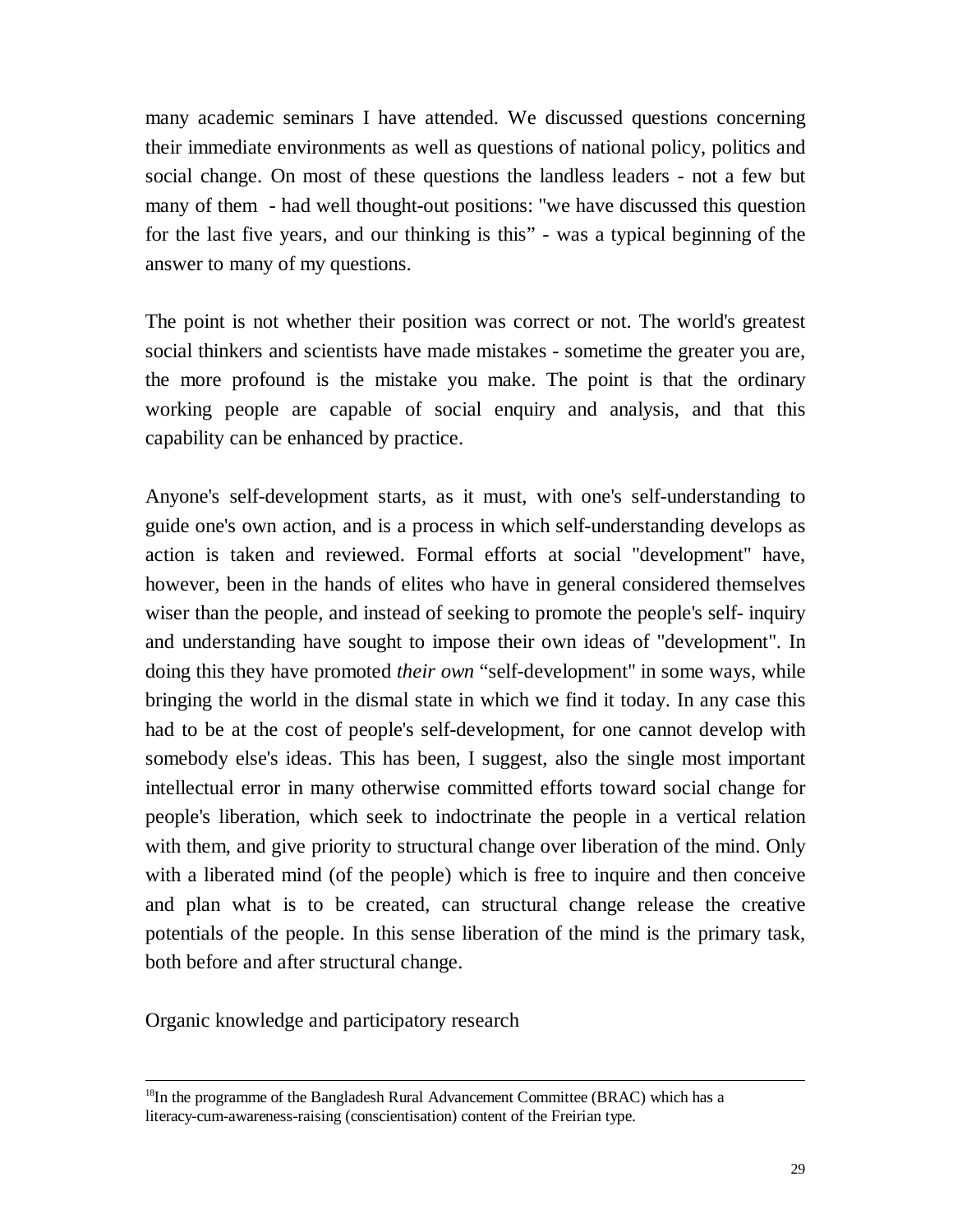This implies breaking the monopoly of knowledge in the hands of the elites - i.e. giving the people their right to assert their existing knowledge to start with; giving them the opportunity and assistance, if needed, to advance their self-knowledge through self-enquiry as the basis of their action, and to review themselves their experiences from action to further advance their self-knowledge (Rahman 1982). In this reflection-action-reflection process of the people (people's praxis), professional knowledge can be useful only in a dialogue with people's knowledge on an equal footing through which both can be enriched, and not in the arrogance of assumed superior wisdom. Altering thus the relations of knowledge, to produce and advance "organic knowledge"<sup>19</sup> as a part of the very evolution of life rather than abstract (synthetic) knowledge produced in academic laboratories to be imposed upon life, is a central commitment of what is being termed as "participatory research" (Hall 1981). This is also the first and continuous task of "animation" work to promote people's self-development.

Such animation work to promore organic knowledge offers a new role for intellectuals, distinct from their traditional role as "uninvolved" social researchers, or involved social "revolutionaries" in political structures separate from and "above" the people. Professionally, and also circumstantially as suggested before, intellectuals as a class remain in the more privileged position vis-à-vis the ordinary working people to take a leading role in social transformative work. The roles that they have been taking traditionally have contributed to keeping the people subordinate and dominated. A more humane and liberating role can be taken by the intelligentsia, and thereby the intellectuals can even satisfy their urge to provide leadership toward social change - a new kind of leadership that invites, stimulates and assists the people to collectively inquire and act for themselves.

### **References**

<sup>&</sup>lt;sup>19</sup>The term was first suggested, to the best of my knowledge, in an Workshop on People's Initiative to Overcome Poverty at the East-West Center, the University of Hawaii, Honolulu (March-April 1989), which I had the privilege to attend.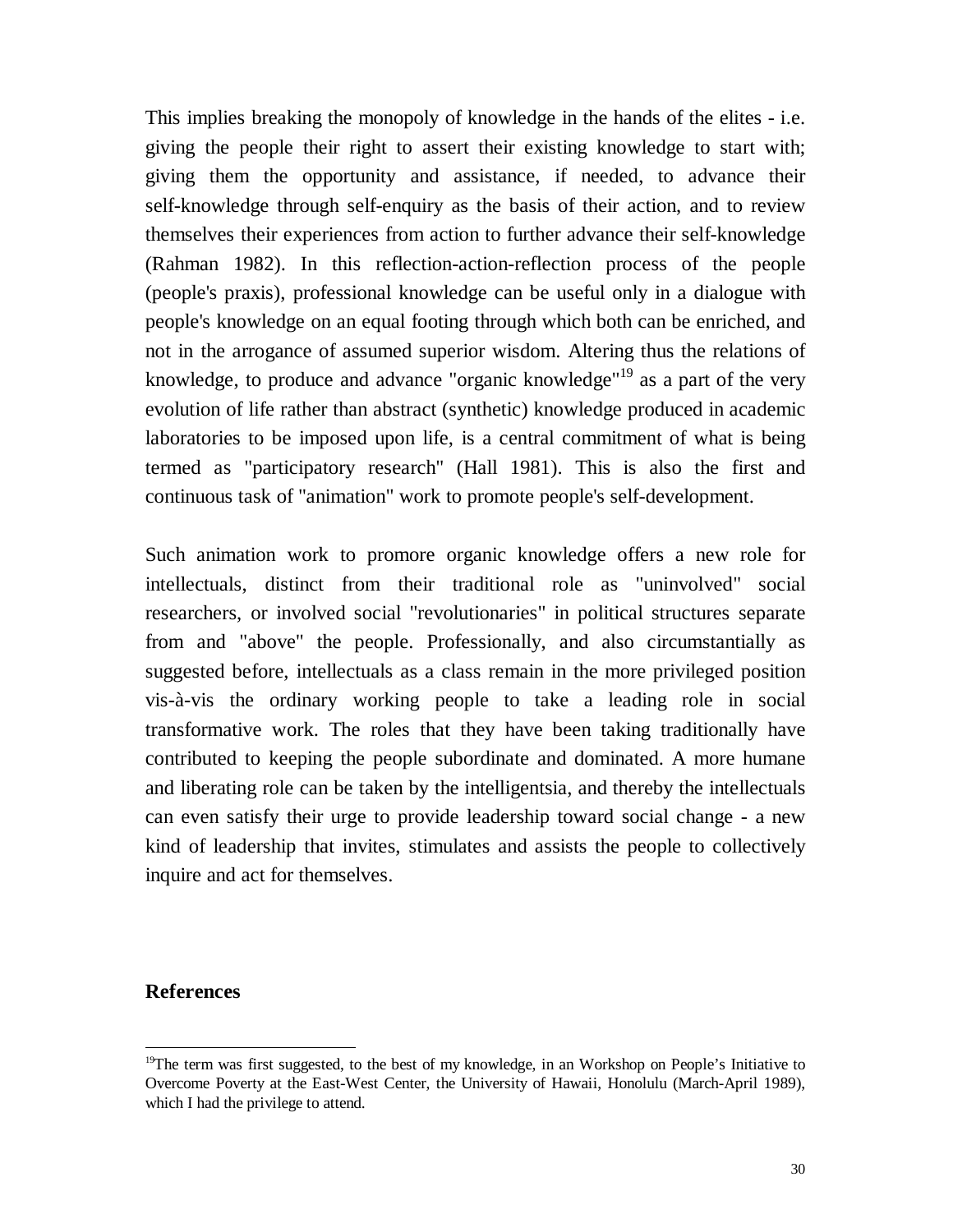Chavunduka, Dexter M. *et al* (1985). *Khuluma Usenza*, *The Story of ORAP in Zimbabwe's Rural Development,* The Organisation of Rural Associations for Progress, Bulawayo.

Dasgupta, Subhachari (1983). *Forest, Ecology and the Oppressed, A Study from the point of view of the Forest Dwellers*. People's Institute for Development and Training. New Delhi.

Draper, Hal (1977). *Karl Marx's Theory of Revolution, Vol I: State and Bureaucracy*, Monthly Review Press.

Fernandes, Maria E (1986). *Participatory Action-Research and the Forming Systems Approach with Highland Peasants*, Department of Rural Sociology, University of Missouri, Columbia, USA.

Frank, Andre Gunder and Marta Fuentcs (1988). "Nine Theses on Social Movements", *IFDA Dossier 63*, Jan/Feb 1988.

Freire, Paulo (1972). *Cultural Action for Freedom*, Penguin.

Ghose, A.K. (1984). "The Industrial Development Strategy and Rural Reforms in Post-Mao China", K.Griffin (ed.) *Institutional Reform and Economic Development in the Chinese Countryside*. Macmillan,. London.

Gorbachev, M. (1988). *Guidelines for the Central Party Meeting of October 28*.

Gramsci, Antonio (1971). *Selections from the Prison Notebooks*, edited and translated by Quintin Hoare and Geofrey Nowell Smith, Lawrence and Wishart. London.

Hall, Budd et al (1981). "Participatory Research: Development and Issues". *Convergence*, Vol XIV, No. 3.

Han Suyin (1976). *Wind in the Tower, Mao Tse-tung and the Chinese Revolution 194-1975.* Jonathan Cape. London.

ILO(PORP) (1988). *Promoting People's Participation and Self-reliance, Proceedings of the Regional Workshop of Trainers in Participatory Rural Development, Tagaytay, the Philippines*, August 15-28.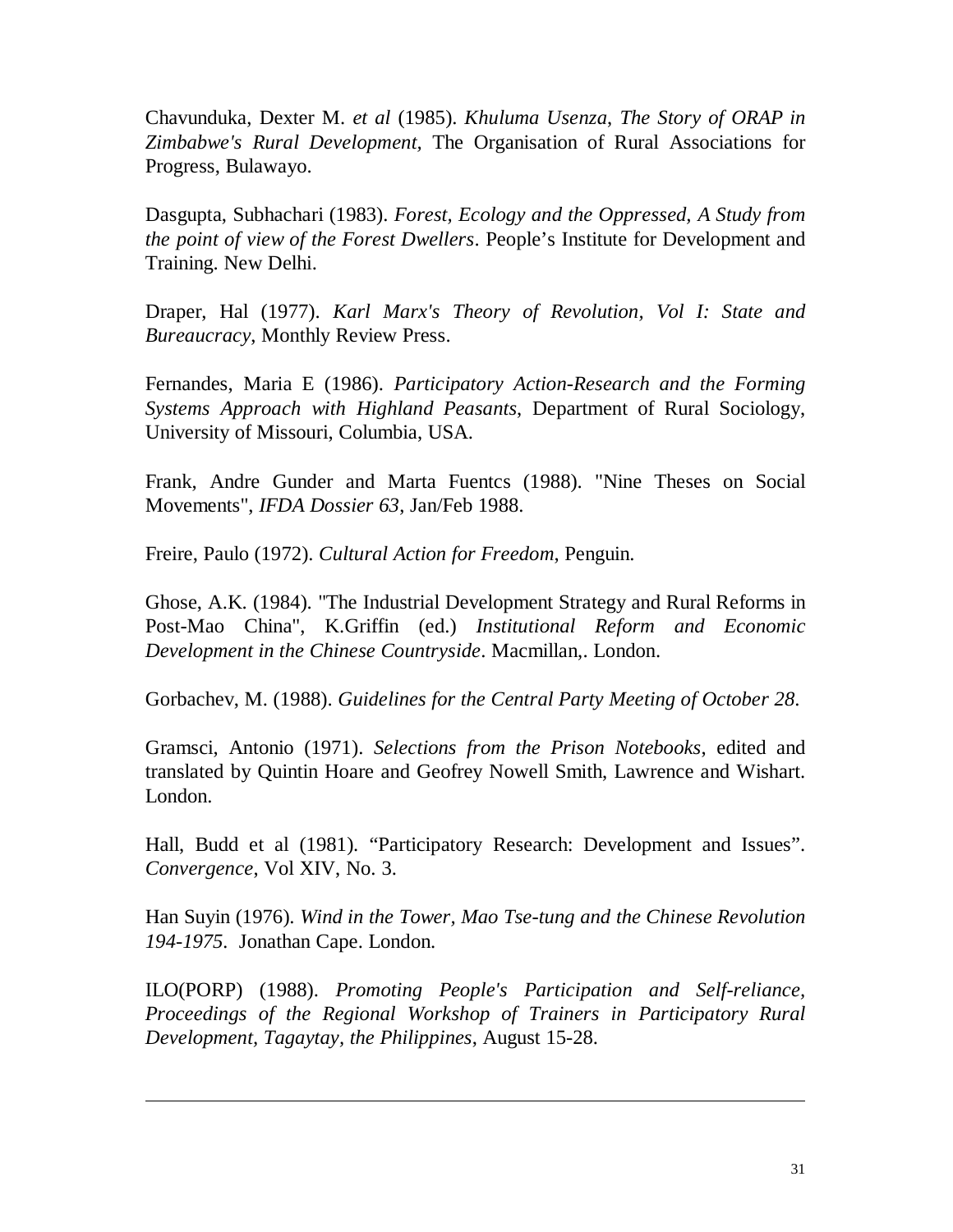Kofi, Tetteh A. (1981). "Problems and Prospects of the Transition from Agrarianism to Socialism: The Case of Angola, Guinea Bissau and Mazambique", *World Development*, Vol. 9, No. 9/10, Sept/Oct 1981.

Lenin, V.I. (1902). "What is to be Done ?". *Selected Works*, Vol 1, Progress Publishers 1967.

------(1918a). "The Immediate Tasks of the Soviet Government". *Selected Works*. Vol 2, Progress Publishers, 1967.

------(1918b). "The State and Revolution", *Selected Works*, Vol 2, Progress Publishers, 1967.

Marx,'Karl (1944). "Critical Notes on the King of Prussia and Social Reform", Marx and Engels. *Werke*, Vol. 1.

Nyoni, Sithembiso (1989). "People's Power in Zimbabwe" (Rahman and Fals Borda (1989).

The Participatory Research Group (1983). *Participatory Research, An Annotated Bibliography*. Working Paper No. 4 (Revised). Toronto.

Rahman, Md. Anisur (1972). "The First Step". Anisur Rahman (1993*). The Lost Moment, Dreams with a Nation Born through Fire, Papers on Political Economy of Bangladesh.* University Press Ltd., Dhaka.

-----(1973) "Priorities and Methods for Socialist Development of Bangladesh", Paper, presented at the International Economic Association Conference on the Development of Bangladesh within the Framework of a Socialist Economy", Rahman (1993).

----(1974a). "Planners and the Society,*The Wave Weekly*, Nov 3. Reprinted in Rahman (1993).

---(1974b). "The Famine". Rahman (1993).

----(1977). "Goodbye to Gruel Kitchens". *New Internationalist*, No. 49, March.

---(1979). With G.V.S. de Silva et at, "Bhoomi Sena. A Struggle for People's Power". *Development Dialogue*, No. 2.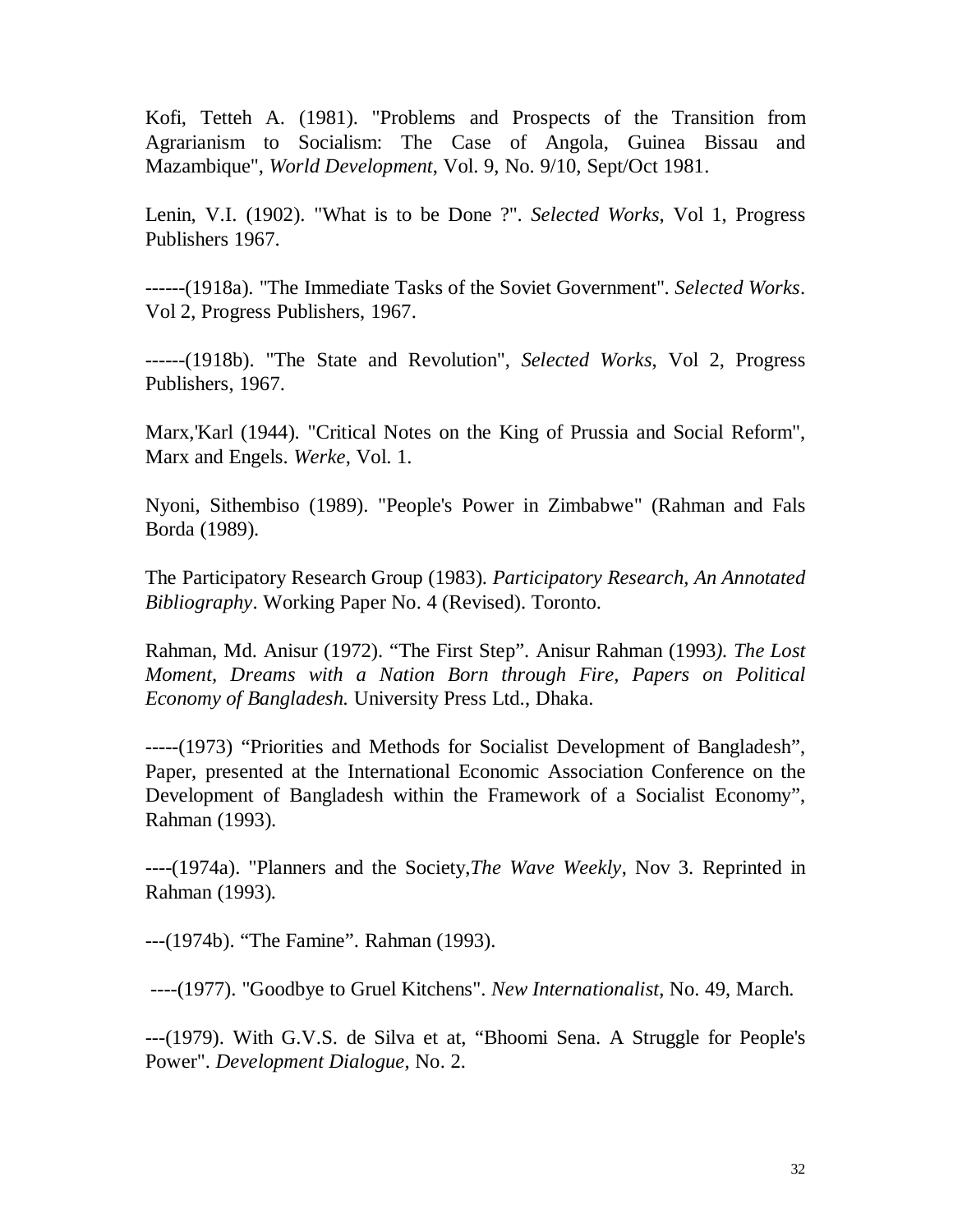---(1981). "Participation of the Rural Poor in Development", *Development: Seeds of Change - From Village to Global Order*, Society for International Development, Rome. Republished by Pathak Samabesh: *Participation Studies Vol 1: Participation of the Rural Poor in Development.* Dhaka. 2000.

-----(1982). "The Theory and Practice of Participatory Action Research". 1FDA Dossier 31, Sept/Oct; Fals Borda, Orlando (ed.) (1985*). The Challenge of Social Change,* Sage Studies in International Sociology 32; Shadish, William R. Jr. and Charles S. Reichart (ed.) (1987). *Evaluation Studies Review Annual*, Vol 12, Sage Publications.

----(1984) (ed.). *Grass-roots Participation and Self-reliance, Experiences in South and South-east Asia*. Oxford and IBH, New Delhi.

-----(1987). "The Role and Significance of Participatory Organisations of the Rural Poor in Alternative Strategies of Rural Development: Theory and Experience -An Overview", *Third World Legal Studies, The Application of Law and Development theory: Some Case Studies*. International Third World Legal Studies Association and The Valparaiso University School of Law.

----(1988). "Ganogabosbana o Shwamaj Paribartan", *Lokayat*, March. pp 41-52. Reprinted in Rahman, Md. Anisur (1992). *Unnayan Gignasha.* Brac Publication.

---- (1989a). Glimpses of the "Other Africa". *World Employment Programme Research Working Paper,* WEP IQ/WEP 48, ILO, Geneva. Reprinted in Rahman (1993).

----(1989b). The Challenge of Promoting People's Self-reliance. Highlights of a Regional Workshop of Trainers in Participatory Rural Development. *Lokniti*, Vol 6, No. 1.

---- (1993). People's Self-Development. A Journey Through Experience. Perspectives on Participatory Action Research. Zed Books, London and University Press Limited, Dhaka.

-----(1997). "Shikkhito Ke?". Rahman, Md. Anisur. *Je Agun Jolechhilo*. *Muktijuddher Chetonar Shwatosfurto Prokash.* Gonoprokashoni, Dhaka.

Sen, Amartya K. (1983). "Development: Which Way Now?" *The Economic Journal*, Vol 93, No. 372. December, pp 745-762.